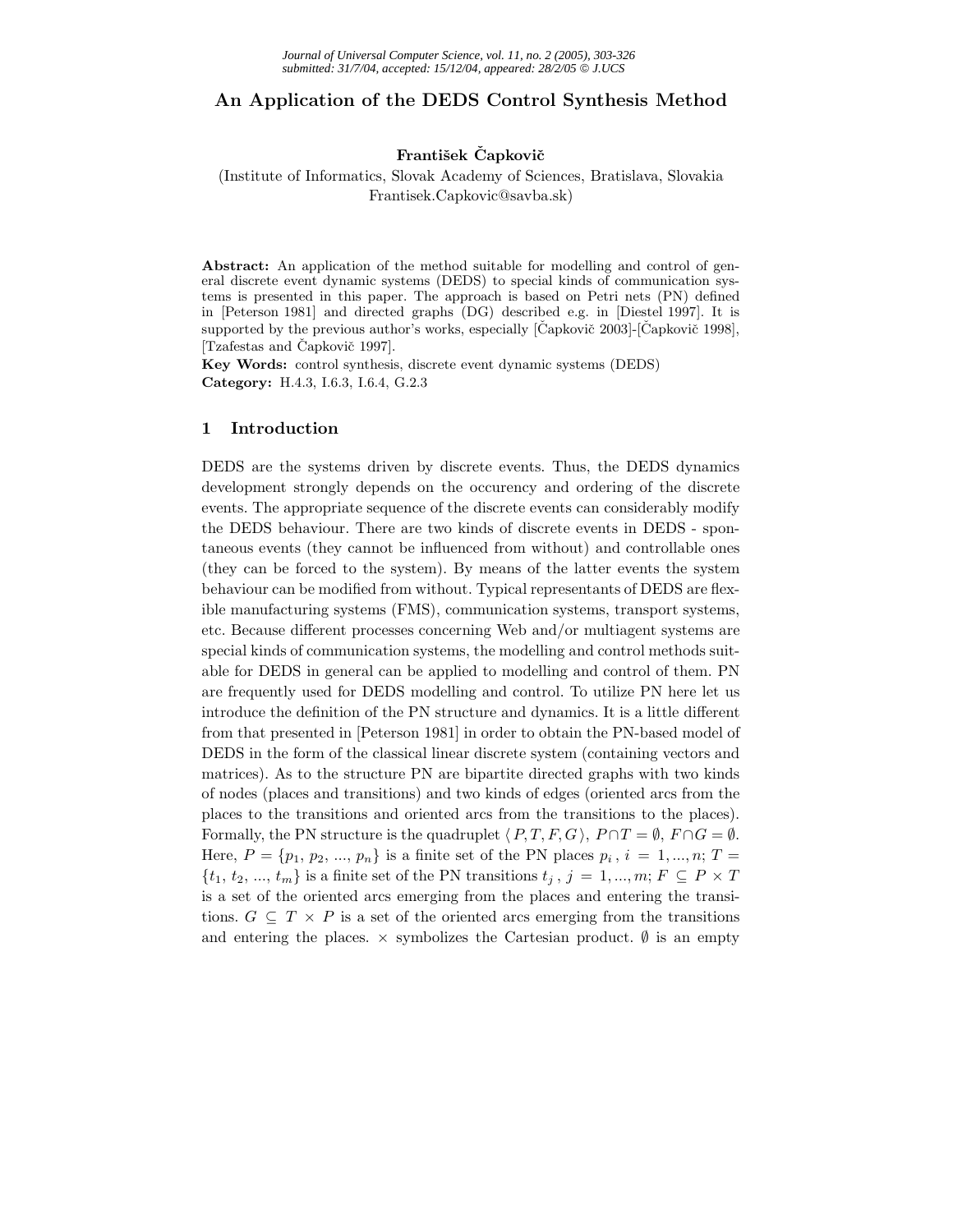set. F can be expressed by means of the arcs incidence matrix  $\mathbf{F} = \{f_{ij}\}_{n \times m}$ ,  $f_{ij} \in \{0, M_{f_{ij}}\}, i = 1, ..., n, j = 1, ..., m$ .  $f_{ij}$  represents the absence (when 0) or presence and multiplicity (when  $M_{f_{ij}} > 0$ ) of the arc oriented from the place  $p_i$  to its output transition  $t_i$ . G can be expressed by means of the arcs incidence matrix  $G = {g_{ij}}_{m \times n}$ ,  $g_{ij} \in {0, M_{g_{ij}}}, i = 1, ..., m, j = 1, ..., n$ .  $g_{ij}$  represents the absence (when 0) or presence and multiplicity (when  $M_{g_{ij}} > 0$ ) of the arc oriented from the transition  $t_i$  to its output place  $p_i$ . Furthermore, consider formally the PN dynamics to be the quadruplet  $\langle X, U, \delta, \mathbf{x}_0 \rangle$ ,  $X \cap U = \emptyset$  where  $X = \{x_1, x_2, ..., x_N\}$  is the set of the PN state vectors  $U = \{x_1, x_2, ..., x_N\}$  is  $X = {\mathbf{x}_0, \mathbf{x}_1, ..., \mathbf{x}_N}$  is the set of the PN state vectors,  $U = {\mathbf{u}_0, \mathbf{u}_1, ..., \mathbf{u}_N}$  is the set of the PN control vectors,  $\delta: P \times T \longrightarrow P$  is the transition function of PN and  $\mathbf{x}_0$  is the PN initial state vector. Here  $\mathbf{x}_k = (\sigma_{p_1}^k, ..., \sigma_{p_n}^k)^T$ ,  $k = 0, ..., N$ <br>with  $\sigma_k^k \in [0, \infty]$ ,  $i = 1, ..., n$  being the states of the PN elements uplease  $p_1, ..., o_p$ <br>be DN with  $\sigma_{p_i}^k \in \{0, c_{p_i}\}, i = 1, ..., n$  being the states of the PN elementary places<br>in the star  $k$  i.e. 0 (persivity) or  $0 \leq \sigma^k \leq e$  (estimity, in Peterson 1921) in the step k - i.e. 0 (passivity) or  $0 < \sigma_{p_i}^k \leq c_{p_i}$  (activity - in [Peterson 1981] denoted as marking) where  $c_{p_i}$  is an integer representing the capacity of the PN place  $p_i$  as to its activities (i.e. maximal number of marks) and  $(.)^T$  symbolizes the matrix or vector transposition.  $\mathbf{u}_k = ( \gamma_{t_1}^k, ..., \gamma_{t_m}^k )^T$ ,  $k = 0, ..., N$  with  $\gamma_{t_1}, ..., \gamma_{t_n}$  $\gamma_{t_j}^k \in \{0,1\}, j = 1, ..., m$  being the states of the PN elementary transitions in the step  $k$  - i.e. 1 (enabled) or 0 (disabled). Fuzzy interpretation is not cogitaded here.  $\delta$  expresses formally the origin of the new states of PN places.

To create the analytical PN-based model of DEDS in the form of the linear discrete system the following analogies are done: 1) the elementary subprocesses of the system are represented by the set  $P$  of the PN places; 2) the discrete events are represented by the set  $T$  of the PN transitions; 3) the incidence matrices  $\mathbf{F}$ , **G**, respectively, describe the causal relations between the subprocess and discrete events, and vice-versa; 4) the state vector of the system with integer components describes the states of the DEDS subprocesses and replaces the classical PN marking (defined e.g. in [Peterson 1981]); 5) the states of the elementary PN transitions are understood here to be the components of the control vector and express the occurrency of discrete events; 6) the formal transiton function  $\delta$  is replaced by the linear discrete system having the form as follows

$$
\mathbf{x}_{k+1} = \mathbf{x}_k + \mathbf{B}.\mathbf{u}_k \quad , \quad k = 0, 1, ..., N \tag{1}
$$

$$
\mathbf{B} = \mathbf{G}^T - \mathbf{F} \tag{2}
$$

$$
\mathbf{F}.\mathbf{u}_k \le \mathbf{x}_k \quad , \quad k = 0, 1, ..., N \tag{3}
$$

in which the condition (3) has to be simultaneously met in order to avoid negative integers among the state vector components.

Simultaneously, we will utilize the DG-based model too. Namely, DG is here, as a matter of fact, the reachability tree (RT) and/or the reachability graph (RG) of the original PN. The DG structure can be expressed in mathematical terms as  $\langle \Pi, \Gamma_k \rangle$  where  $\Pi = \{\pi_1, \pi_2, ..., \pi_{n_{RT}}\}$  is the set of the DG nodes and  $\Gamma \subset \Pi \times \Pi$  is the set of DG edges. In addition to this, the edge evinted from  $\Gamma_k \subseteq \Pi \times \Pi$  is the set of DG edges. In addition to this, the edge oriented from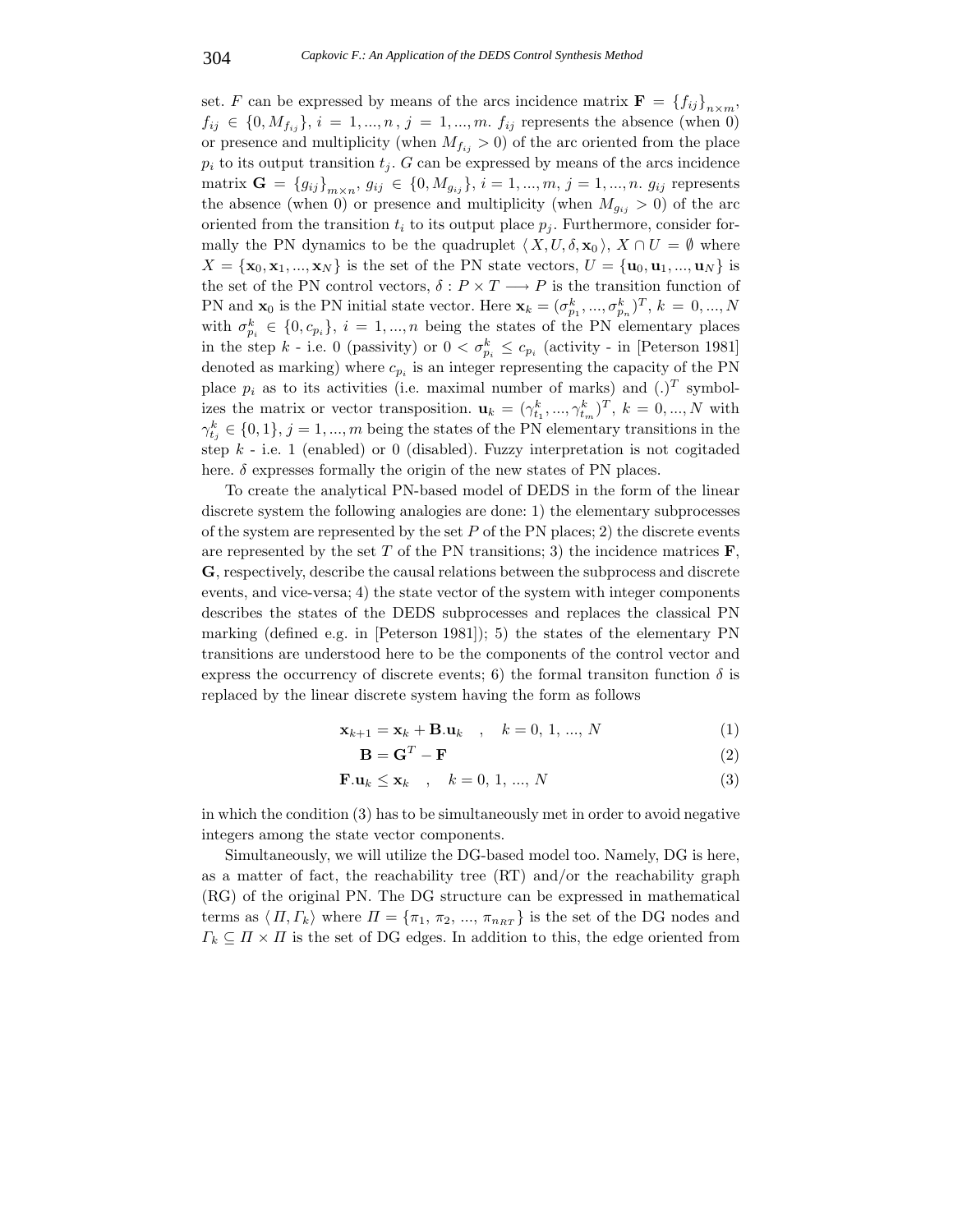the node  $\pi_i$  to the node  $\pi_j$  includes also the PN transition with the transition function  $\gamma_{t_{\pi_i|\pi_j}}^{(k)} \in \{0, 1\}$ . When the transition is fired  $\gamma_{t_{\pi_i|\pi_j}}^{(k)} = 1$  otherwise  $\gamma_{t_{\pi_i|\pi_j}}^{(k)} = 0$ . Owing to firing the transition in a step k the system passes from the state  $\sigma_{\pi_i}^{(k)}(\gamma)$  ( $\gamma$  symbolizes the dependency on the transition function) to the state  $\sigma_{\pi_j}^{(k+1)}(\gamma)$ . The DG adjacency matrix  $\mathbf{A}_k = \{ \gamma_{t_{\pi_i|\pi_j}}^{(k)} \}$  $n_{RT} \times n_{RT} \ \lambda_{\text{NL}}$ the c is the functional one because its nonzero elements are functions. Namely, the element  $\gamma_{t_{\pi_i|\pi_j}}^{(k)}$  expresses the state of the transition assigned to the arc oriented from the DG node  $\pi_i$  to the DG node  $\pi_j$  in the step k. Its values change in separate steps. Therefore, the DG dynamics is described by the following equation

$$
\mathbf{X}(k+1) = \Delta_k \cdot \mathbf{X}(k) \,, \quad k = 0, 1, ..., N \tag{4}
$$

where  $\mathbf{X}(k)=(\sigma_{\pi_1}^{(k)}(\gamma),...,\sigma_{\pi_{n_{RT}}}^{(k)}(\gamma))^T$  k = 0, 1, ..., N is the n<sub>RT</sub>-dimensional state vector of the DG in the step k;  $\sigma_{\pi_i}^{(k)}(\gamma)$ ,  $\in \{0, 1\}$ ,  $i = 1, ..., n_{RT}$  is the state of the elementary DG node  $\pi_i$  in the step k. Its value depends on actual enabling its input transitions;  $\Delta_k = {\delta_{ij}^{(k)}}_{n_{RT} \times n_{RT}}, \delta_{ij}^{(k)} = \gamma_{t_{\pi_j|\pi_i}}^{(k)}, j =$  $1, n_{RT}, i = 1, n_{RT}, i.e.$   $\Delta_k = \mathbf{A}_k^T$ . It is the functional matrix where  $\delta_{ij}^{(k)} \in \{0, 1\}$ is the transition function of the PN transition fixed on the edge oriented from the node  $\pi_i$  of the DG to the node  $\pi_i$  of the DG. However, it is necessary to say that the places  $p_i$ ,  $i = 1, ..., n$  of PN are completely different form the nodes  $\pi_i$ ,  $i = 1, ..., n_{RT}$  of the DG. While the PN places represent the states of elementary activities inside PN, the DG nodes represent the complete state vectors of the PN. It corresponds with the fact that the DG is the RG of the PN. The DG represents the alternative artificial fictive state machine (SM) with nodes  $\pi_i$ ,  $i = 1, \dots n_{RT}$  representing the reachable state vectors of the PN. Namely, in the PN theory SM is a class of PN where any transition has only single input place and only single output one.

In  $[\text{Čapkovič } 2003]$ ,  $[\text{Čapkovič } and \text{ Čapkovič } 2003]$  the procedure enumerating the *quasi-functional* adjacency matrix  $\mathbf{A} \neq \mathbf{A}_k$  of the RG and the space of the PN reachable states in the form of the matrix  $\mathbf{X}_{reach}$  was presented in different depth. In **A** the indices of the PN transitions are stored while the columns of  $\mathbf{X}_{reach}$  are the PN state vectors  $\mathbf{x}_0$ ,  $\mathbf{x}_1$ ,  $\mathbf{x}_2$ , ...,  $\mathbf{x}_{n_{RT-1}}$ . The inputs of the procedure are the PN structural matrices  $\mathbf{F}, \mathbf{G}^T$  and the PN initial state vector **x**0. While the PN-based model in general (where any transition can have more than one input places as well as more than one output places) cannot be understood to be the classical SM (because of synchronization problems), the DG-based model (where DG is RG of the PN in question) is the classical SM.

#### **1.1 The example 1**

To illustrate the operation of the above mentioned procedure let us model the client-server cooperation as simply as possible. There can be distinguished the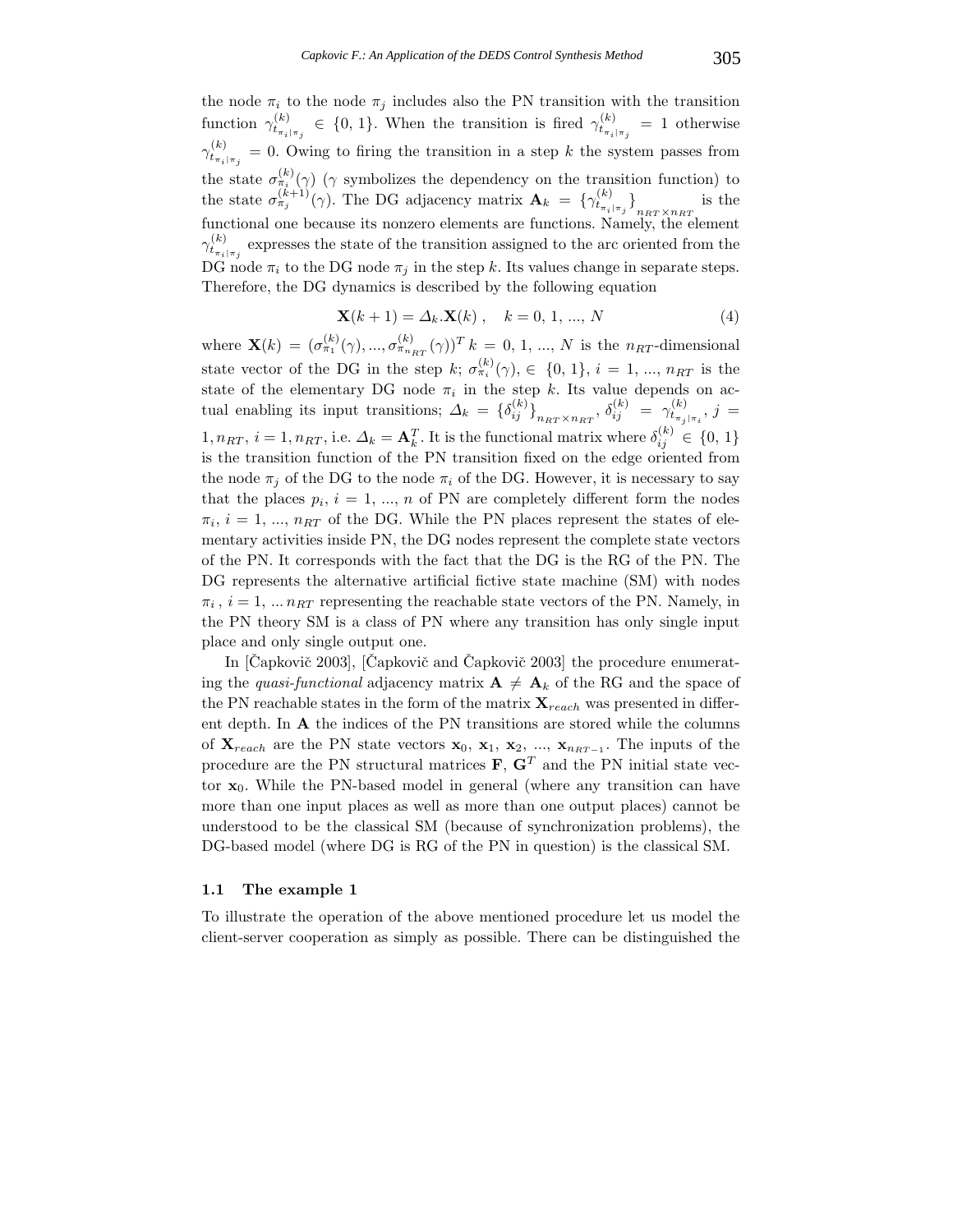following principal partial activities expressed by PN places:  $p_1 =$  the client requests for the connection with the server;  $p_2$  = the server is listening;  $p_3$  = the connection of the client with the server;  $p_4$  = sending data by the client to the server is realized;  $p_5$  = the disconnection of the client by the client himself. The PN representing the problem is given in Fig. 1.a. The PN transitions  $t_1$   $t_3$  represent discrete events that realize the system dynamics. The order of their



Figure 1: a) The PN-based model of the client-server cooperation; b) The corresponding RG

occurrency influences the actual system dynamics development. The inputs of the procedure - i.e. the structural matrices **F**, **G** of the mathematical model and the initial state vector  $x_0$  - are the following as well as the outputs - i.e. the *quasi-functional* adjacency matrix **A** of the RG (in Fig. 1.b), the corresponding transpose of the functional matrix  $\Delta_k$ , and the state space of its reachable states **<sup>X</sup>**reach

$$
\mathbf{F} = \begin{pmatrix} 1 & 0 & 0 \\ 1 & 0 & 0 \\ 0 & 1 & 1 \\ 0 & 0 & 1 \end{pmatrix}; \ \mathbf{G} = \begin{pmatrix} 0 & 0 & 1 & 0 & 0 \\ 0 & 1 & 0 & 0 & 0 \\ 0 & 0 & 1 & 0 & 0 \end{pmatrix}; \ \mathbf{x}_0 = (1, 1, 0, 1, 1)^T
$$

$$
\mathbf{A} = \begin{pmatrix} 0 & 1 & 0 & 0 & 0 \\ 0 & 0 & 2 & 3 & 0 \\ 0 & 0 & 0 & 0 & 0 \\ 0 & 0 & 0 & 0 & 2 \\ 0 & 0 & 0 & 0 & 0 \end{pmatrix}; \ \Delta_k^T = \begin{pmatrix} 0 & \gamma_{t_1} & 0 & 0 & 0 \\ 0 & 0 & \gamma_{t_2} & \gamma_{t_3} & 0 \\ 0 & 0 & 0 & 0 & 0 \\ 0 & 0 & 0 & 0 & 0 \\ 0 & 0 & 0 & 0 & 0 \end{pmatrix}; \ \mathbf{X}_{reach} = \begin{pmatrix} 1 & 0 & 0 & 0 & 0 \\ 1 & 0 & 1 & 0 & 1 \\ 0 & 1 & 0 & 1 & 0 \\ 0 & 1 & 0 & 1 & 0 \\ 1 & 1 & 0 & 0 & 0 \end{pmatrix}
$$

As we can see, the nonzero elements of **A** represent the indices of the PN transitions. The elements of  $\Delta_k^T$  are represented by the transition functions  $\gamma_{t_i}^k$  of the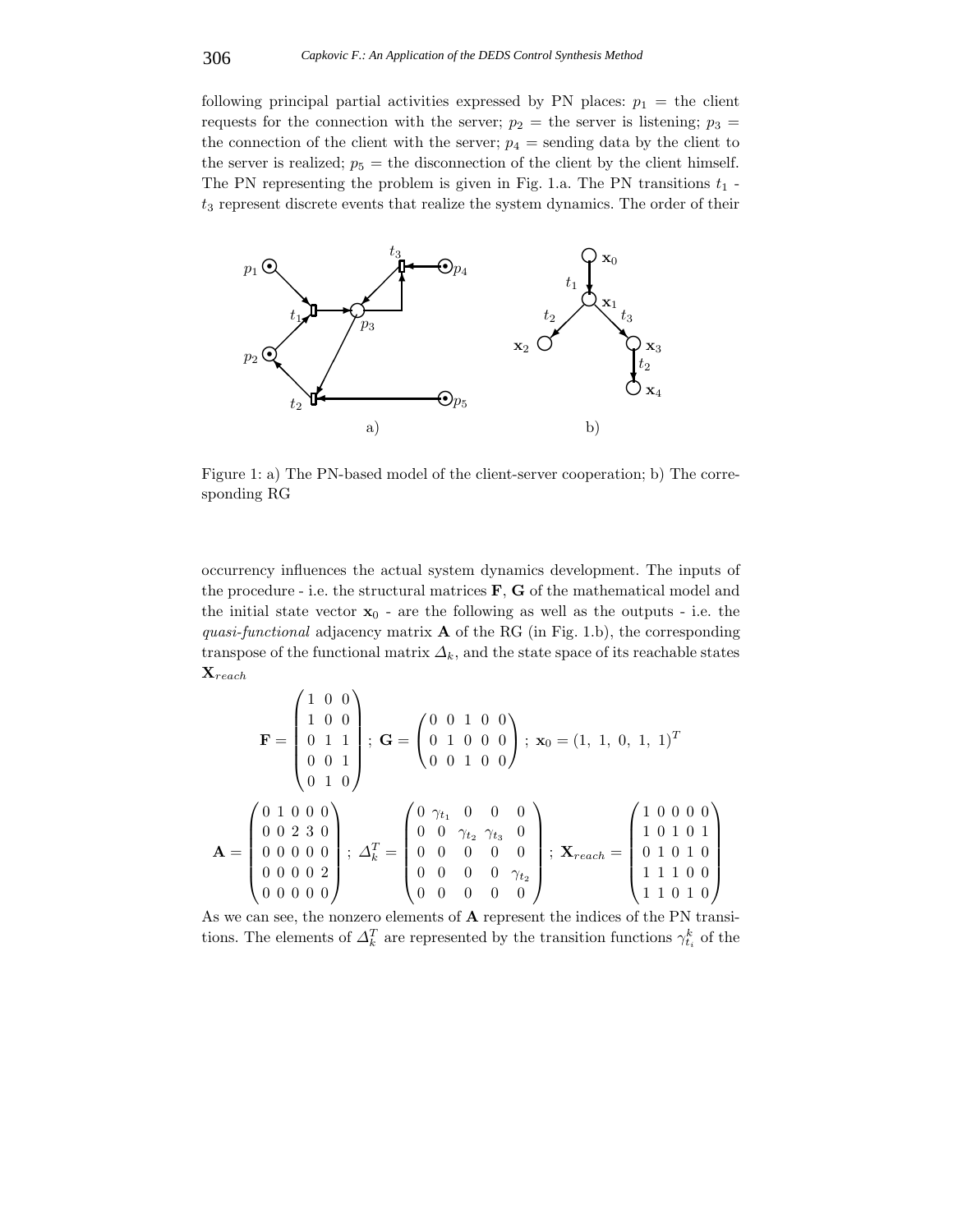transitions  $t_i$ ,  $i = 1, 2, 3$ . In this simple example the control synthesis is simple too. After occurrency of the discrete event represented by the transition  $t_1$  the client is connected with the server (the state  $\mathbf{x}_1$ ). Now the client has two possibilities - to disconnect once more (by the event  $t_2$  to the state  $\mathbf{x}_2$ ) or to send data to the server (by  $t_3$  to  $\mathbf{x}_3$ ). After sending data the client can work on the server and after finishing the work he can disconnect (by  $t_2$  to  $\mathbf{x}_4$ ). In more complicated cases (with more places and transitions and/or with more complicated structure of PN) it is necessary to perform the automatic control synthesis.

# **2 The DG-based control synthesis**

The problem of control in general is the following: to transform the system to be controlled from a given initial state  $\mathbf{x}_0$  to a prescribed terminal state  $\mathbf{x}_t$  at simultaneous fulfilling the prescribed control task specifications (like criteria, constraints, etc.). For DEDS control synthesis the very simple idea can be utilized. Consider a system being in the initial state  $x_0$ . Consider the desirable terminal state  $\mathbf{x}_t$ . Develop the straight-lined RT (SLRT) from the state  $\mathbf{x}_0$  towards  $\mathbf{x}_t$  directed to  $\mathbf{x}_t$ . Develop the backtracking RT (BTRT) from the state



Figure 2: The straight-lined system development from the initial state (on the left) and the backtracking system development from the terminal state (on the right)

 $\mathbf{x}_t$  towards  $\mathbf{x}_0$  however, directed to  $\mathbf{x}_t$ . Intersect both the SLRT and BTRT. The trajectory (or several ones) starting from  $x_0$  and finishing in  $x_t$  is (are) obtained. To illustrate such an approach see Fig. 2 (where SLRT is given on the left and BTRT on the right) and Fig. 3 where the resulting 5 steps trajectory is given on the left. When BTRT is shifted for one step to the left before the intersection with SLRT the 4 steps trajectory given in the center in Fig. 3 is obtained. When BTRT is shifted for two steps to the left before the intersection with SLBT the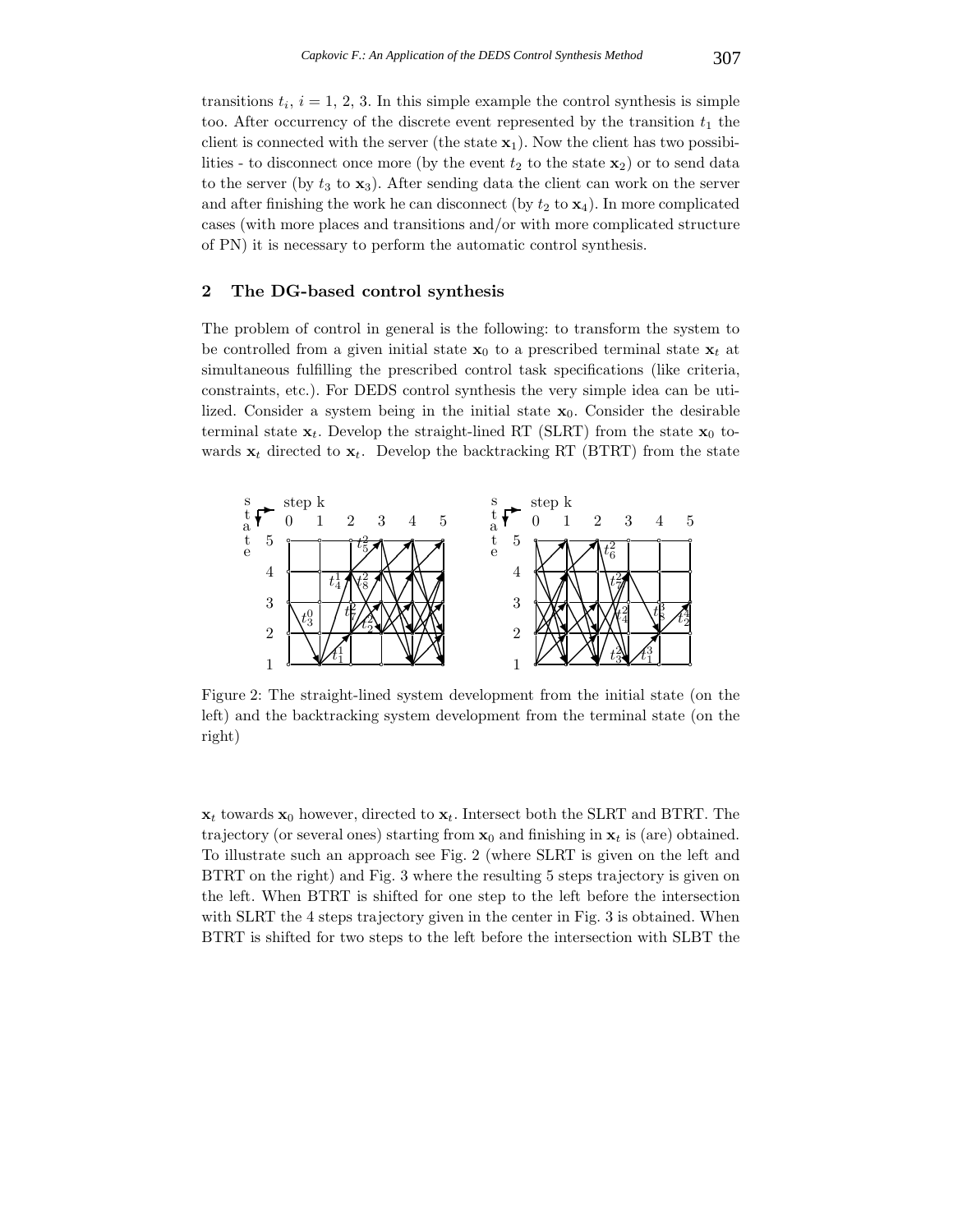

Figure 3: The intersection of the length of 5 steps (on the left), 4 steps (in the centre), and 3 steps (on the right)

3 steps trajectory given on the right in Fig. 3 is obtained. Although in general there can be more than one trajectory after intersection in any case we obtain the feasible possibilities of the system behaviour between the  $\mathbf{x}_0$  and  $\mathbf{x}_t$ . When a criterion for optimality is given we can find even the optimal trajectory. The system behaviour can also be adapted to external conditions or demands by choosing the suitable trajectory from the feasible ones.

### **2.1 The procedure of the control synthesis**

To avoid problems with symbolic operations at computer handling  $\Delta_k$  in (4) we will understand all of the transitions to be enabled (i.e. their transition functions having the values 1). In such a way we can replace the functional matrix  $\Delta_k$  by the constant matrix  $\Delta$ . Thus, the DG-based approach operates with the matrix  $\Delta$  being the transpose of the classical constant adjacency matrix of the RG (representing the DG and/or SM corresponding to the original PN). The constant RG adjacency matrix can be obtained from the *quasi-functional* adjacency matrix **A** by means of replacement all of the nonzero elements by the integer 1. Hence, the SLBT can be constructed in analytical terms as follows

$$
{}^{1}\{\mathbf{X}_{1}\} = \Delta.\mathbf{X}_{0}
$$
\n
$$
{}^{1}\{\mathbf{X}_{1}\} = \Delta.\mathbf{X}_{0}
$$
\n
$$
{}^{1}\{\mathbf{X}_{2}\} = \Delta.\mathbf{X}_{1} = \Delta.\mathbf{X}_{2} = \Delta.\mathbf{X}_{3} = \Delta.\mathbf{X}_{4}
$$
\n
$$
{}^{1}\{\mathbf{X}_{2}\} = \Delta.\mathbf{X}_{0} = \Delta.\mathbf{X}_{1} = \Delta.\mathbf{X}_{2} = \Delta.\mathbf{X}_{3} = \Delta.\mathbf{X}_{4} = \Delta.\mathbf{X}_{5} = \Delta.\mathbf{X}_{6}
$$

$$
{}^{1}\{\mathbf{X}_{2}\} = \Delta {}^{1}\{\mathbf{X}_{1}\} = \Delta (\Delta . \mathbf{X}_{0}) = \Delta^{2} . \mathbf{X}_{0}
$$
(6)

$$
{}^{1}\{\mathbf{X}_{N}\} = \Delta {}^{1}\{\mathbf{X}_{N-1}\} = \Delta^{N}.\mathbf{X}_{0}
$$
\n(7)

In general,  ${}^{1}\{\mathbf{X}_{i}\}\$ is an aggregate all of the states that are reachable from the previous states. According to graph theory  $N \leq (n_{RT}-1)$ . Really, the procedure can be finished when the prescribed terminal state  $\mathbf{X}_t \leq {}^{1} {\mathbf{X}_N}$  (namely, when  $\mathbf{X}_t > {}^1{\mathbf{X}_N}$ , the vector  $\mathbf{X}_t$  is not achieved yet). However, theoretically an arbitrary number can be chosen to be N while  $X_t \leq \frac{1}{X_N}$ , i.e. the SLRT can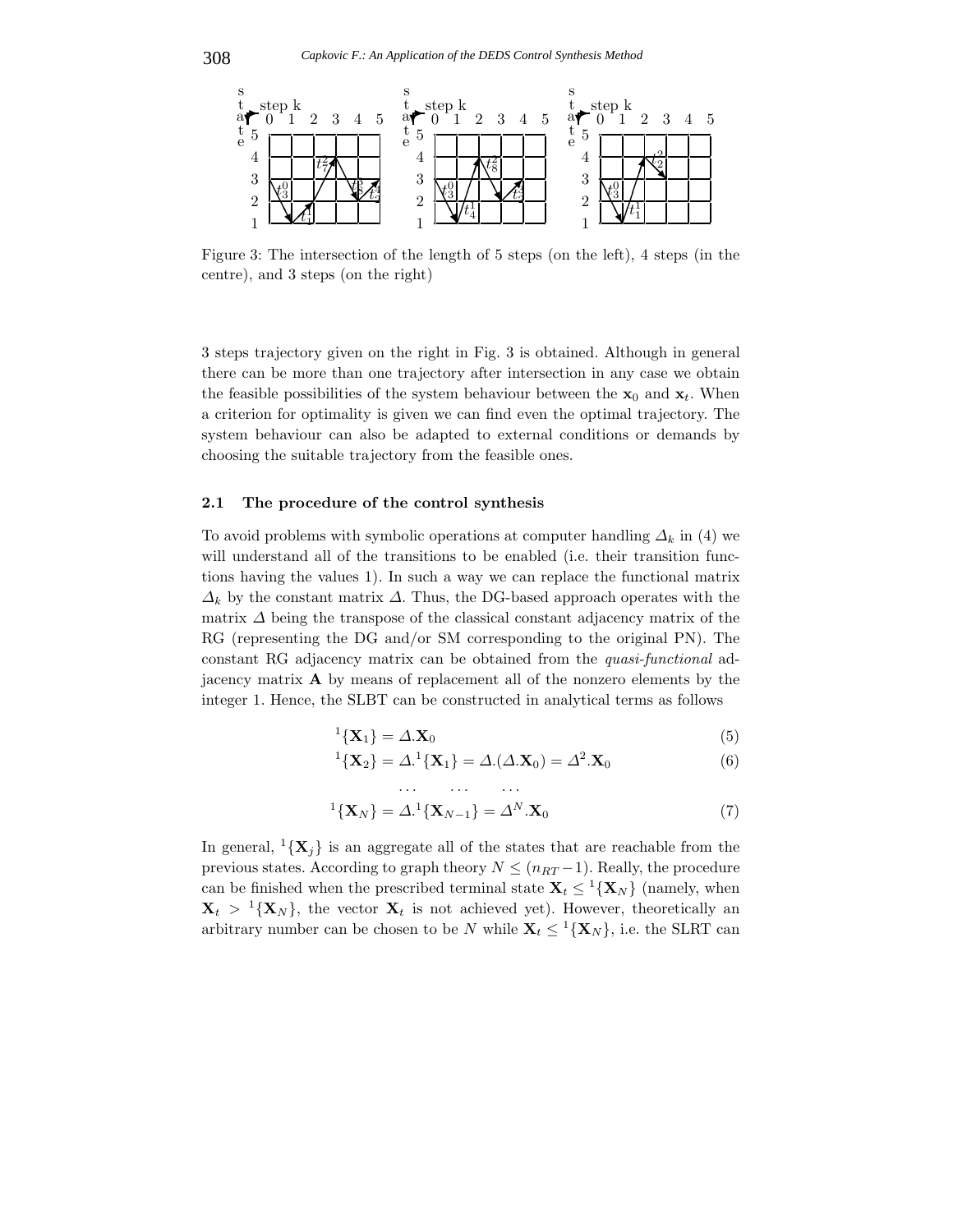be developed without any stint. Now (i.e. having N),  $\mathbf{X}_t$  can be denoted as  $\mathbf{X}_N$ . Afterwords, the BTRT is developed from  $\mathbf{X}_N$  towards  $\mathbf{X}_0$ , however, it contains the paths oriented towards the terminal state. It is the following

$$
{}^{2}\left\{\mathbf{X}_{N-1}\right\} = \Delta^{T} \cdot \mathbf{X}_{N}
$$
\n
$$
{}^{2}\left\{\mathbf{X}_{N-1}\right\} = \Delta^{T} \cdot \mathbf{X}_{N}
$$
\n
$$
{}^{2}\left\{\mathbf{X}_{N-1}\right\} = \Delta^{T} \cdot \mathbf{X}_{N}
$$
\n
$$
{}^{2}\left\{\mathbf{X}_{N-1}\right\} = \Delta^{T} \cdot \mathbf{X}_{N}
$$
\n
$$
{}^{2}\left\{\mathbf{X}_{N-1}\right\} = \Delta^{T} \cdot \mathbf{X}_{N}
$$
\n
$$
{}^{2}\left\{\mathbf{X}_{N-1}\right\} = \Delta^{T} \cdot \mathbf{X}_{N}
$$
\n
$$
{}^{2}\left\{\mathbf{X}_{N-1}\right\} = \Delta^{T} \cdot \mathbf{X}_{N}
$$
\n
$$
{}^{2}\left\{\mathbf{X}_{N-1}\right\} = \Delta^{T} \cdot \mathbf{X}_{N}
$$
\n
$$
{}^{2}\left\{\mathbf{X}_{N-1}\right\} = \Delta^{T} \cdot \mathbf{X}_{N}
$$
\n
$$
{}^{2}\left\{\mathbf{X}_{N-1}\right\} = \Delta^{T} \cdot \mathbf{X}_{N}
$$
\n
$$
{}^{2}\left\{\mathbf{X}_{N-1}\right\} = \Delta^{T} \cdot \mathbf{X}_{N}
$$
\n
$$
{}^{2}\left\{\mathbf{X}_{N-1}\right\} = \Delta^{T} \cdot \mathbf{X}_{N}
$$
\n
$$
{}^{2}\left\{\mathbf{X}_{N-1}\right\} = \Delta^{T} \cdot \mathbf{X}_{N}
$$

$$
{}^{2}\{\mathbf{X}_{N-2}\} = \Delta^{T}.\,{}^{2}\{\mathbf{X}_{N-1}\} = (\Delta^{T})^{2}.\mathbf{X}_{N}
$$
\n(9)

$$
{}^{2}\{\mathbf{X}_{0}\} = \Delta^{T} \cdot {}^{2}\{\mathbf{X}_{1}\} = (\Delta^{T})^{N} \cdot \mathbf{X}_{N}
$$
\n(10)

Here,  $^{2}\{\mathbf{X}_{i}\}\$ is an aggregate all of the states from which the next states are reachable. It is clear that  $\mathbf{X}_0 \neq {}^2{\mathbf{X}_0}$  and  $\mathbf{X}_N \neq {}^1{\mathbf{X}_N}$ . It is the consequence of the fact that in general,  $\Delta \Delta^T \neq \mathbf{I}_n$  as well as  $\Delta^T \Delta \neq \mathbf{I}_n$  (where  $\mathbf{I}_n$  is  $(n \times n)$ ) identity matrix). The intersection of the trees is made as follows

 $\mathbf{M}_1 = (\mathbf{X}_0, {}^1{\{\mathbf{X}_1\}}, \dots, {}^1{\{\mathbf{X}_{N-1}\}}, {}^1{\{\mathbf{X}_N\}})$  (11)

$$
\mathbf{M}_2 = ({}^2\{\mathbf{X}_0\}, {}^2\{\mathbf{X}_1\}, \dots, {}^2\{\mathbf{X}_{N-1}\}, \mathbf{X}_N)
$$
(12)

$$
\mathbf{M} = \mathbf{M}_1 \cap \mathbf{M}_2 \tag{13}
$$

$$
\mathbf{M} = (\mathbf{X}_0, \{\mathbf{X}_1\}, \dots, \{\mathbf{X}_{N-1}\}, \mathbf{X}_N)
$$
(14)

where the matrices  $M_1$ ,  $M_2$  represent, respectively, the SLRT and the BTRT. The special intersection both of the trees is performed by means of the column-tocolumn intersection both of the matrices. Thus,  $\{X_i\} = \min\{(\frac{1}{X_i}, \frac{2}{X_i}\}, i =$  $0, ..., N$  with  $^{1}\{\mathbf{X}_{0}\} = \mathbf{X}_{0}, {^{2}\{\mathbf{X}_{N}\}} = \mathbf{X}_{N}$ . Due to the principle of causality any *shorter* feasible solution is involved in the *longer* feasible one. It can be found when  $M_2$  is shifted to the left for one or more columns before the intersection with  $M_1$ . When the intersection (13) is the zero matrix the solution of the corresponding length does not exist. It means that choosing  $N = n_{RT} - 1$  ensures finding all of the solutions by means of the shifting process.

# **2.2 The example 2**

Let us model a simple cooperation of two agents  $A$  and  $B$  by PN. The agent  $A$ needs to do an activity  $P$ , however, it is not able to do it. Therefore,  $A$  requests  $B$  to do  $P$  for him. On the base of the conversation between the agents,  $P$  is either done (if  $B$  is willing to do  $P$  and it is able to do  $P$ ) or not (when  $B$  refuses to do  $P$  or it is willing to do  $P$  however, it is not able to do  $P$ ). To create the PN-based model of such a system, let us consider that the places express the activities of the agents and the messages beeing routed between them as follows:  $p_1$  = the agent A wants to do P however, it is not able to do P;  $p_2 = A$  waits for an answer from B;  $p_3 = A$  waits for a help from B;  $p_4 =$  the failure of the cooperation;  $p_5$  = the satisfaction of the cooperation;  $p_6 = A$  requests B to do P;  $p_7 = B$  refuses to do P;  $p_8 = B$  accepts the request of A to do P;  $p_9 = B$  is not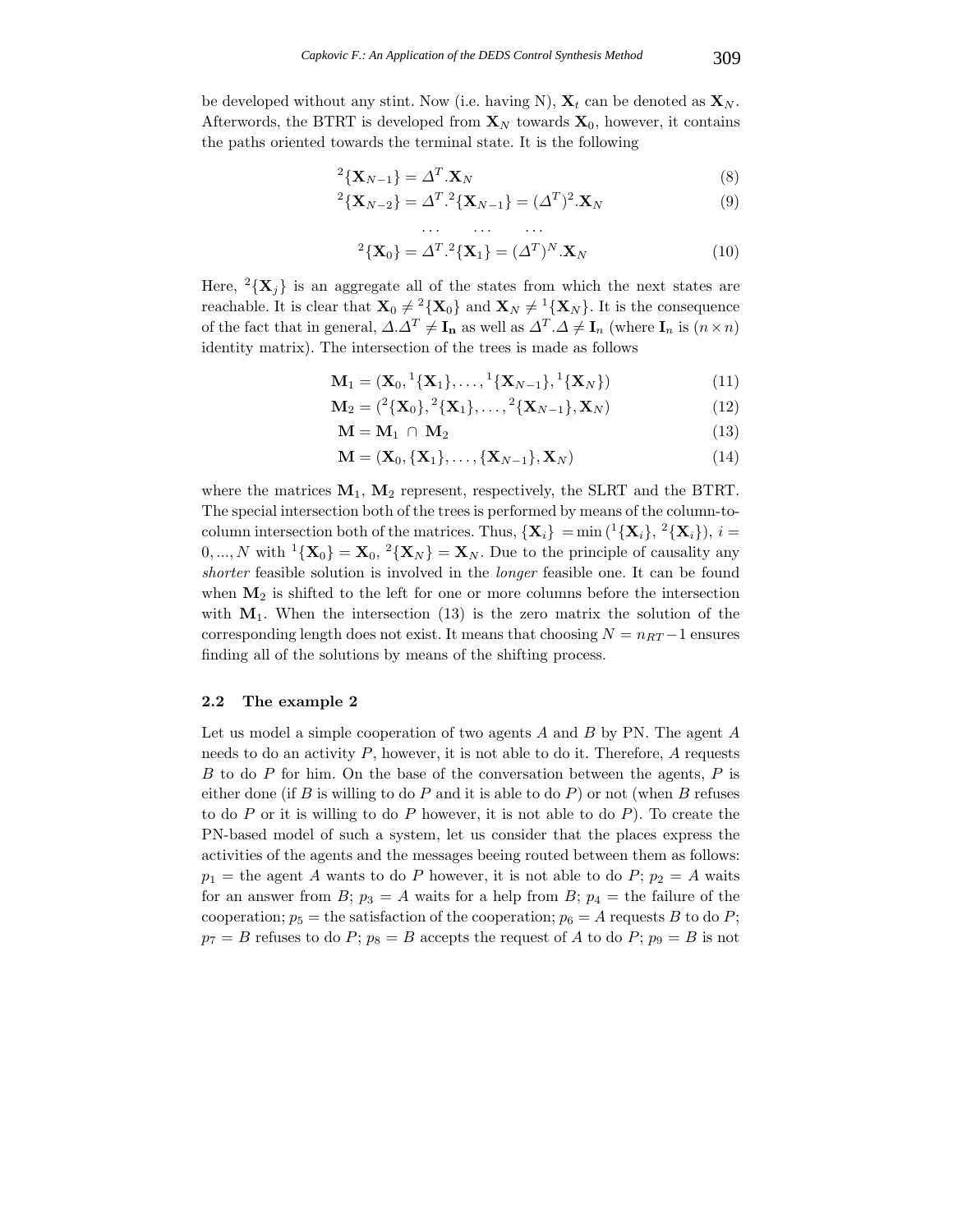able to do P;  $p_{10}$  = doing P by B;  $p_{11} = B$  receives the request of A;  $p_{12} = B$  is willing to do  $P$ ;  $p_{13}$  = the end of the work of B. The PN transitions correspond either to synchronizations due to the receipt of a message or to conditions of the application of actions. The PN-based model is given in Fig. 4.a. The PN structural matrices and the initial state vector are as follows

$$
\mathbf{F}^T = \begin{pmatrix} 1 & 0 & 0 & 0 & 0 & 0 & 0 & 0 & 0 & 0 & 0 & 0 \\ 0 & 1 & 0 & 0 & 0 & 0 & 1 & 0 & 0 & 0 & 0 & 0 \\ 0 & 0 & 1 & 0 & 0 & 0 & 0 & 1 & 0 & 0 & 0 & 0 \\ 0 & 0 & 1 & 0 & 0 & 0 & 0 & 0 & 1 & 0 & 0 & 0 \\ 0 & 0 & 0 & 0 & 0 & 0 & 0 & 1 & 0 & 0 & 0 \\ 0 & 0 & 0 & 0 & 0 & 1 & 0 & 0 & 0 & 1 & 0 \\ 0 & 0 & 0 & 0 & 0 & 0 & 0 & 1 & 0 & 0 \\ 0 & 0 & 0 & 0 & 0 & 0 & 0 & 0 & 1 & 0 \\ 0 & 0 & 0 & 0 & 0 & 0 & 0 & 0 & 1 & 0 \\ 0 & 0 & 0 & 0 & 0 & 0 & 0 & 0 & 1 & 0 \\ 0 & 0 & 0 & 0 & 0 & 0 & 0 & 1 & 0 & 0 \\ 0 & 0 & 0 & 0 & 0 & 0 & 0 & 1 & 0 & 0 \\ 0 & 0 & 0 & 0 & 0 & 0 & 0 & 1 & 0 & 0 \\ 0 & 0 & 0 & 0 & 0 & 0 & 0 & 1 & 0 & 0 \\ 0 & 0 & 0 & 0 & 0 & 0 & 0 & 1 & 0 & 0 \\ 0 & 0 & 0 & 0 & 0 & 0 & 0 & 1 & 0 & 0 \\ 0 & 0 & 0 & 0 & 0 & 0 & 0 & 1 & 0 & 0 \\ 0 & 0 & 0 & 0 & 0 & 0 & 0 & 0 & 1 & 0 \\ 0 & 0 & 0 & 0 & 0 & 0 & 0 & 0 & 1 & 0 \\ 0 & 0 & 0 & 0 & 0 & 0 & 0 & 0 & 1 & 0 \\ 0 & 0 & 0 & 0 & 0 & 0 & 0 & 0 & 1 & 0 \\ 0 & 0 & 0 & 0 & 0 & 0 & 0 & 0 & 1 & 0 \\ 0 & 0 & 0 & 0 & 0 & 0 & 0 & 0 & 1 & 0 \\ 0 & 0 & 0 & 0 & 0 & 0 & 0 & 1 &
$$

The corresponding RG is given in Fig. 4.b. The RG *quasi-functional* adjacency



Figure 4: a) The PN-based model of the cooperation of two agents A and B solving the problem  $P$ ; b) The RG corresponding to the model and to the initial state vector **x**<sup>0</sup>

matrix **A** and the space of the PN reachable states represented by the matrix  $\mathbf{X}_{reach}$  are introduced below as well as the matrix **M** containing the state trajectories resulting from the control synthesis procedure. The RG clearly expresses the mutual relations among the state vectors of the modelled DEDS reachable

 $\mathbf{x}_0 = (1, 0, 0, 0, 0, 0, 0, 0, 0, 0, 1, 0, 0)^T$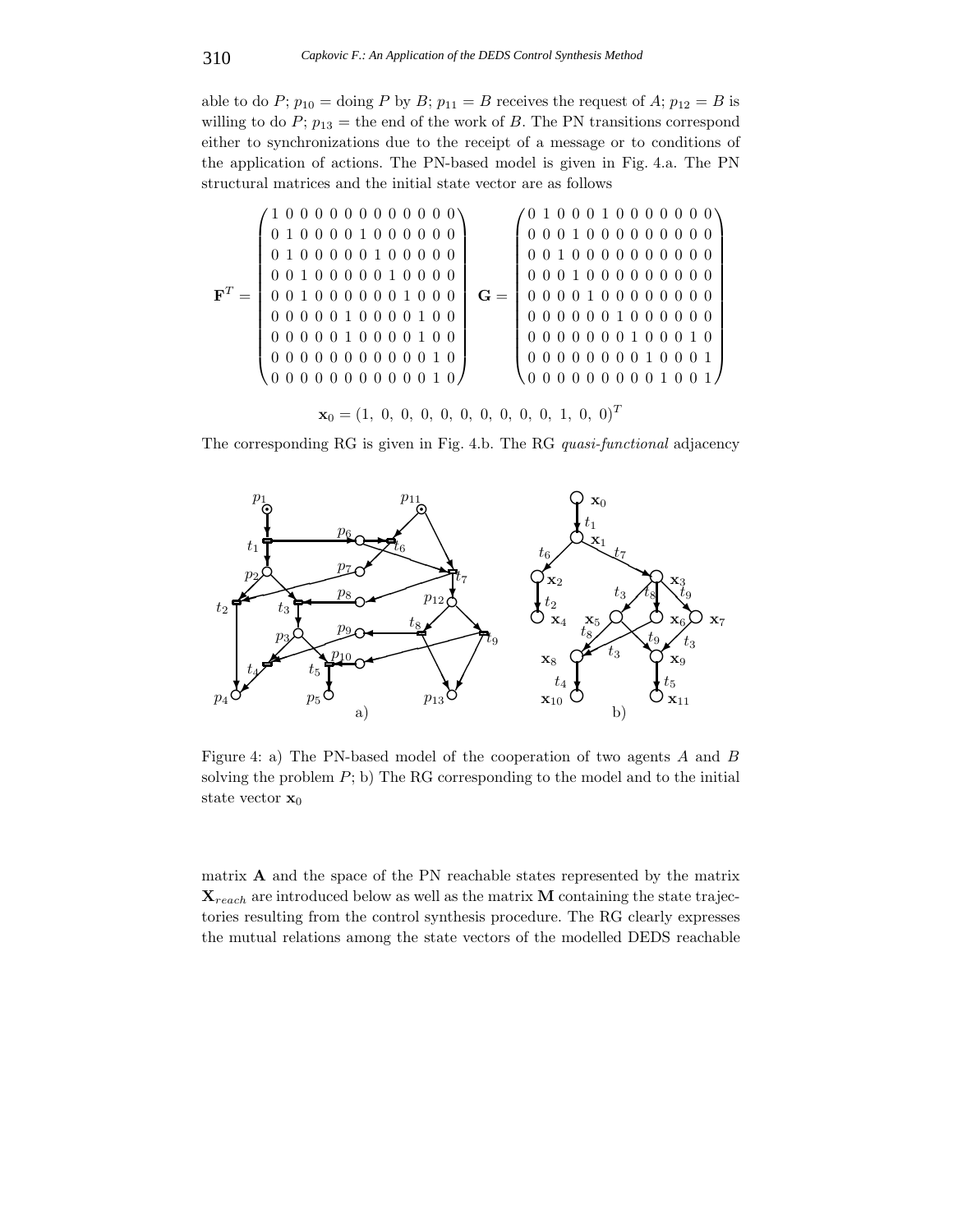from the initial state  $\mathbf{x}_0$ . However, on the other hand, the mutual relations among the elementary activities or operations of DEDS remain hidden. The situation inside the PN-based model is opposite. The interactions among the elementary activities and operations are clearly expressed as well as the synchronization possibilities, but the relations among the states vectors are hidden. In such a way the PN-based model of DEDS and its RG complement each other. It is very important at testing the DEDS properties, at the control synthesis, etc.

$$
\mathbf{A} = \left( \begin{array}{cccccccc} 0 & 1 & 0 & 0 & 0 & 0 & 0 & 0 & 0 & 0 & 0 & 0 \\ 0 & 0 & 6 & 7 & 0 & 0 & 0 & 0 & 0 & 0 & 0 & 0 \\ 0 & 0 & 0 & 0 & 2 & 0 & 0 & 0 & 0 & 0 & 0 & 0 \\ 0 & 0 & 0 & 0 & 3 & 8 & 9 & 0 & 0 & 0 & 0 \\ 0 & 0 & 0 & 0 & 0 & 0 & 0 & 0 & 0 & 0 & 0 \\ 0 & 0 & 0 & 0 & 0 & 0 & 0 & 8 & 9 & 0 & 0 \\ 0 & 0 & 0 & 0 & 0 & 0 & 0 & 3 & 0 & 0 & 0 \\ 0 & 0 & 0 & 0 & 0 & 0 & 0 & 0 & 3 & 0 & 0 \\ 0 & 0 & 0 & 0 & 0 & 0 & 0 & 0 & 0 & 4 & 0 \\ 0 & 0 & 0 & 0 & 0 & 0 & 0 & 0 & 0 & 0 & 5 \\ 0 & 0 & 0 & 0 & 0 & 0 & 0 & 0 & 0 & 0 & 0 \\ 0 & 0 & 0 & 0 & 0 & 0 & 0 & 0 & 0 & 0 & 0 \\ 0 & 0 & 0 & 0 & 0 & 0 & 0 & 0 & 0 & 0 & 0 \\ \end{array} \right)
$$

$$
\mathbf{X}_{reach} = \left( \begin{array}{cccccccc} 1 & 0 & 0 & 0 & 0 & 0 & 0 & 0 & 0 & 0 & 0 \\ 0 & 1 & 1 & 1 & 0 & 0 & 1 & 1 & 0 & 0 & 0 \\ 0 & 0 & 0 & 0 & 0 & 1 & 0 & 0 & 1 & 1 & 0 & 0 \\ 0 & 0 & 0 & 0 & 1 & 0 & 0 & 0 & 0 & 0 & 1 & 0 \\ 0 & 0 & 0 & 0 & 0 & 0 & 0 & 0 & 0 & 0 & 0 & 1 \\ 0 & 1 & 0 & 0 & 0 & 0 & 0 & 0 & 0 & 0 & 0 & 0 \\ 0 & 0 & 1 & 0 & 0 & 0 & 0 & 0 & 0 & 0 & 0 & 0 \\ 0 & 0 & 0 & 1 & 0 & 0 & 1 & 1 & 0 & 0 & 0 & 0 \\ 0 & 0 & 0 & 0 & 0 & 0 & 1 & 0 & 1 & 0 & 0 & 0 \\ 0 & 0 & 0 & 0 & 0 & 0 & 1 & 0 & 1 & 0 & 0 & 0 \\ 0 & 0 & 0 & 0 & 0 & 0 & 1 & 0 & 1 & 0 & 0 & 0 \\ 0 & 0 & 0 & 0 & 0 & 0 & 0 & 1 & 0 & 1 & 0 & 0 \\ 0 & 0 & 0 & 0 & 0 & 0 & 0 & 0 & 0 & 0 & 0 & 0 \\ 0 & 0 & 0 & 0 & 0 & 0 & 0 & 0 & 0 & 0 & 0 & 0 \\ 0 & 0 & 0 & 0 & 0 & 0 & 1 & 1 & 1 & 1 & 1 & 1 \end{array} \right) \quad \mathbf{M} = \left( \begin{array}{cccccc} 1 & 0 & 0 & 0 & 0 & 0 & 0 \\ 0 & 1 & 0 & 0 & 0 & 0 & 0 & 0 \\ 0 & 0 & 0 & 0 & 0 & 0 & 0 & 0 \\ 0 & 0 & 0 & 0 & 0 & 0 & 0 & 0 \\ 0 & 0 & 0 & 0 & 0 & 0 & 0 & 0 \\ 0 & 0 & 0 & 0 & 0 & 0 & 0 & 0 \\ 0 & 0 & 0 & 0 & 0 & 0 & 0 & 0 \\ 0 & 0 & 0 & 0 & 0
$$

Creating the simple program in MATLAB realizing the procedure descibed by the equations  $(5)$  -  $(14)$  the proposed approach to the control synthesis can be tested very quickly. The trajectory given in matrix **M** represents the situation when the terminal state expressing the successful cooperation was desired  $\mathbf{x}_N =$  $(0, 0, 0, 0, 1, 0, 0, 0, 0, 0, 0, 0, 1)^T$ . It is graphically demonstrated on the left in Fig. 5. When the terminal state is different, e.g. the failure of the cooperation when the B is not able to do P,  $\mathbf{x}_N = (0, 0, 0, 1, 0, 0, 0, 0, 0, 0, 0, 0, 1)^T$  and the result is different too, of course - see the trajectory on the right in Fig. 5.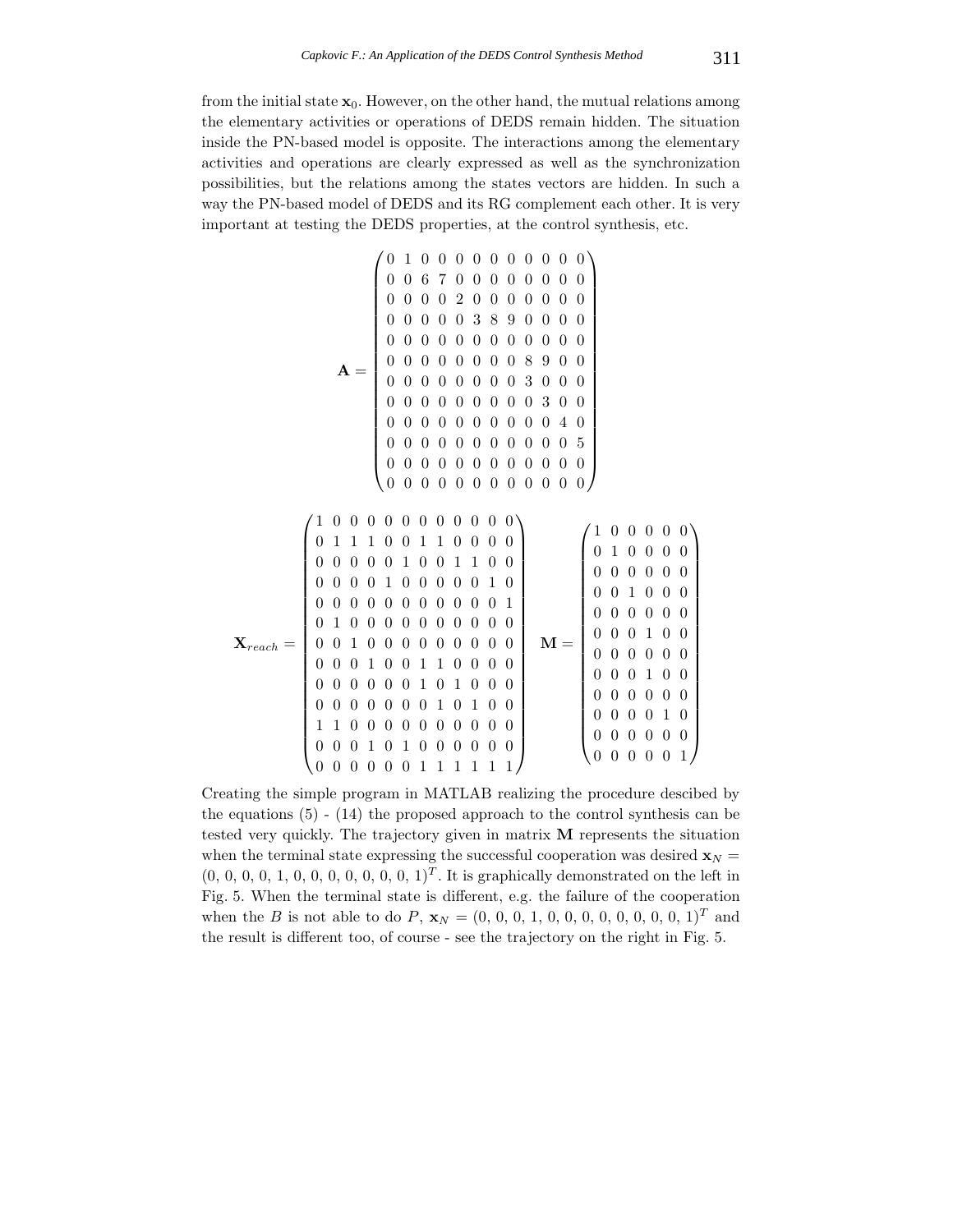

Figure 5: The resulting trajectories - in case of the successful cooperation (on the left) and in case of the failure of the cooperation when  $B$  is not able to do P (on the right)

# **3 The adaptivity**

As to the applicability of the above described approach we can distinguish two kinds of the adaptivity.

On the one hand it is the adaptivity concerning the modifying of the system dynamics development by means of choosing a suitable trajectory from the set of feasible state trajectories obtained in the control synthesis process. Such a kind of the adaptivity can be clear e.g. from the left picture in Fig. 5 where two different feasible trajectories (expressing possibilities of the system behaviour) are presented. Because no other trajectory exists, either the trajectory  ${x_0, x_1, x_3, x_7, x_9, x_{11}}$  corresponding to the enabling sequence of transitions  $\{t_1^0, t_7^1, t_9^2, t_3^3, t_5^4\}$  or the trajectory  $\{\mathbf{x}_0, \mathbf{x}_1, \mathbf{x}_3, \mathbf{x}_5, \mathbf{x}_9, \mathbf{x}_{11}\}$  corresponding to the enabling cognomer  $\{t_0, t_1, t_2, t_3, t_4\}$  can be chosen in order to edent, the the enabling sequence  $\{t_1^0, t_7^1, t_3^2, t_9^3, t_5^4\}$  can be chosen in order to adapt the system behaviour to the actual demand.

On the other hand it is the adaptivity of the system behaviour by means of a structural fragment added to the original system structure. Such a fragment is able to accept demands (from without) on the system behaviour and realize them. The adaptivity is illustrated in Fig. 6. On the left the PN-based system model consisting of two processes and the structural fragment (consisting of the place  $p_4$ ) is given. The fragment is able to influence the performance of the processes (the mutual exclusion, sequencing, re-run). The model parameters and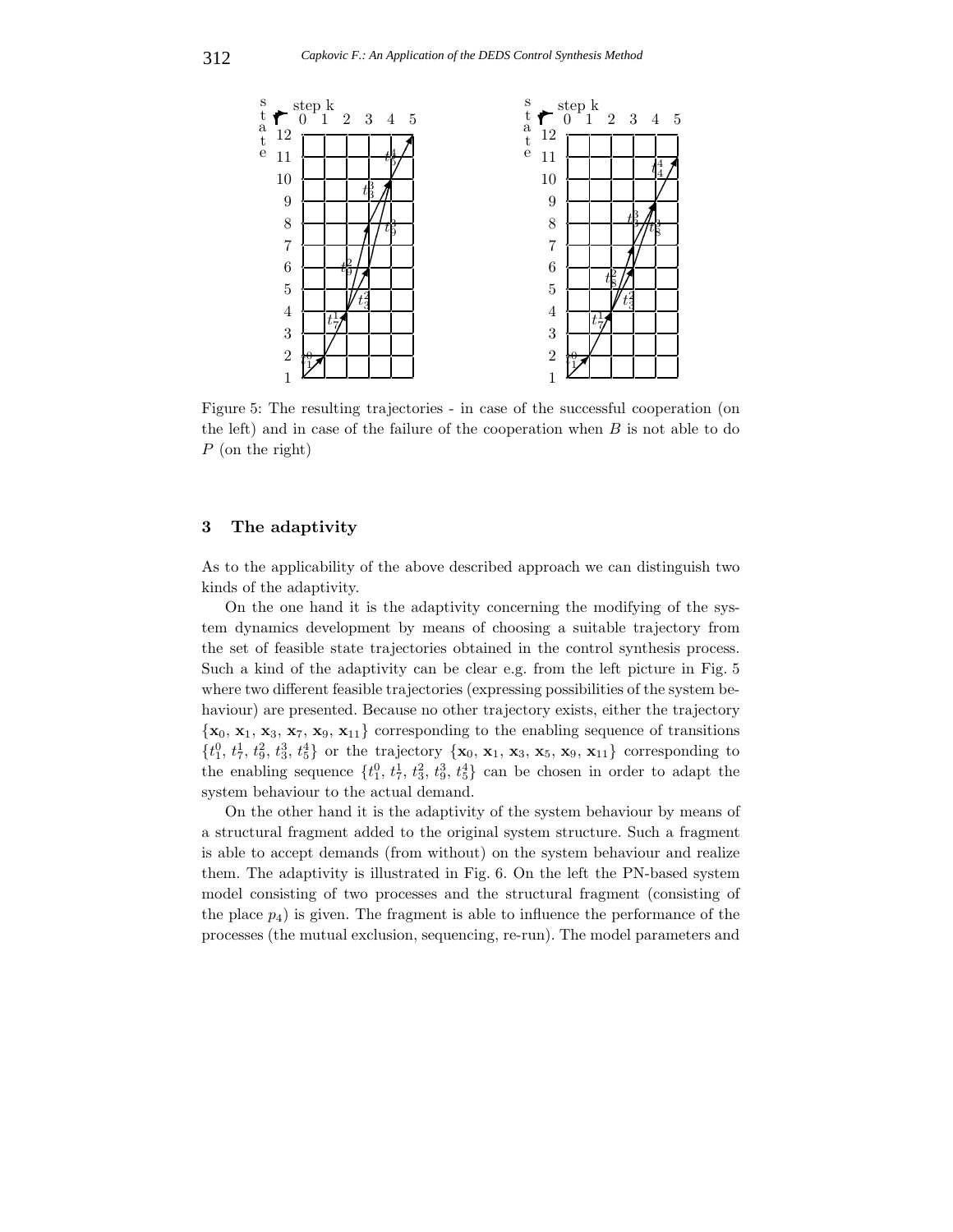the initial state are as follows

$$
\mathbf{F} = \begin{pmatrix} 1 & 0 & 0 & 0 & 0 & 0 \\ 0 & 1 & 0 & 0 & 0 & 0 \\ 0 & 0 & 1 & 0 & 0 & 0 \\ 0 & 1 & 0 & 0 & 1 & 0 \\ 0 & 0 & 0 & 1 & 0 & 0 \\ 0 & 0 & 0 & 0 & 1 & 0 \\ 0 & 0 & 0 & 0 & 0 & 1 \end{pmatrix}; \ \mathbf{G} = \begin{pmatrix} 0 & 1 & 0 & 0 & 0 & 0 & 0 \\ 0 & 0 & 1 & 0 & 0 & 0 & 0 \\ 1 & 0 & 0 & 1 & 0 & 0 & 0 \\ 0 & 0 & 0 & 0 & 0 & 1 & 0 \\ 0 & 0 & 0 & 0 & 0 & 0 & 1 \end{pmatrix}; \ \mathbf{x}_0 = (1, 0, 0, 1, 1, 0, 0)^T
$$

The *quasi-functional* adjacency matrix and the state space of the reachable states are the following

$$
\mathbf{A}_k = \begin{pmatrix} 0 & 1 & 4 & 0 & 0 & 0 & 0 & 0 \\ 0 & 0 & 0 & 2 & 4 & 0 & 0 & 0 \\ 0 & 0 & 0 & 0 & 1 & 5 & 0 & 0 \\ 3 & 0 & 0 & 0 & 0 & 0 & 4 & 0 \\ 0 & 0 & 0 & 0 & 0 & 0 & 2 & 5 \\ 6 & 0 & 0 & 0 & 0 & 0 & 0 & 1 \\ 0 & 0 & 3 & 0 & 0 & 0 & 0 & 0 \\ 0 & 6 & 0 & 0 & 0 & 0 & 0 & 0 \end{pmatrix}; \ \mathbf{X}_{reach} = \begin{pmatrix} 1 & 0 & 1 & 0 & 0 & 1 & 0 & 0 \\ 0 & 1 & 0 & 0 & 1 & 0 & 0 & 1 \\ 0 & 0 & 0 & 1 & 0 & 0 & 0 & 1 \\ 1 & 1 & 1 & 0 & 1 & 0 & 0 & 0 \\ 0 & 0 & 1 & 0 & 1 & 0 & 1 & 0 \\ 0 & 0 & 1 & 0 & 1 & 0 & 1 & 0 \\ 0 & 0 & 0 & 0 & 0 & 1 & 0 & 1 \end{pmatrix}
$$

In the centre of Fig. 6 the RG is presented while the result of the control synthesis process transforming the system from  $\mathbf{x}_0 = (1, 0, 0, 1, 1, 0, 0)^T$  to  $\mathbf{x}_0 = (0, 0, 1, 0, 0, 1, 0)^T$  is put on the wight.  $\mathbf{x}_6 = (0, 0, 1, 0, 0, 1, 0)^T$  is put on the right.



Figure 6: The PN-based model of the system behaviour (on the left), its RG (in the centre), and the feasible trajectories from  $\mathbf{x}_0$  to  $\mathbf{x}_6$  (on the right)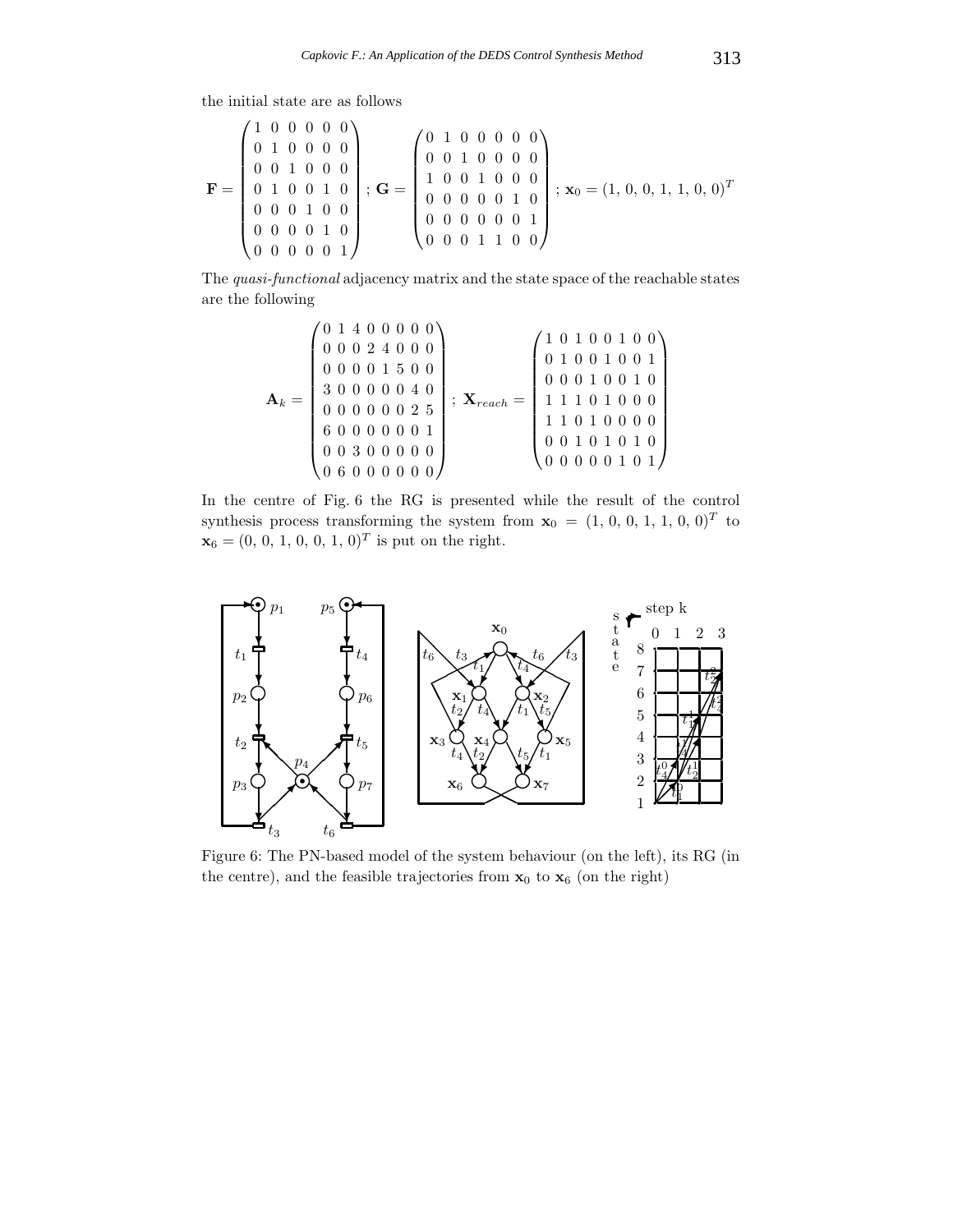### **4 The BDG-based approach to SM control synthesis**

The PN in general (SM as well) can be understood to be bipartite directed graphs (BDG) as follows

$$
\langle S, \Delta \rangle \tag{15}
$$

where  $S = \{P, T\}$  is the set of the BDG nodes and  $\Delta \subseteq S \times S$  is the set of BDG edges. Here  $P = \{p_1, p_2, ..., p_n\}, T = \{t_1, t_2, ..., t_m\}$  are, respectively, the set of PN places and the set of PN transitions. The occurrence of the edges can be expressed by the  $((n+m) \times (n+m))$  matrix

$$
\Delta = \begin{pmatrix} \mathbf{\emptyset}_{n \times n} \mathbf{G}^T \\ \mathbf{F}^T & \mathbf{\emptyset}_{m \times m} \end{pmatrix} \tag{16}
$$

where  $\mathbf{\emptyset}_{i \times j}$  in general is the  $(i \times j)$  zero matrix; **G** is the  $(m \times n)$  PN incidence matrix expressing  $G \subseteq T \times P$ ; **F** is the  $(n \times m)$  PN incidence matrix representing  $F \subseteq P \times T$ . Hence, BDG can be understood to be DG and (4) turns to

$$
\{\mathbf{s}_{k+1}\} = \Delta \{\mathbf{s}_k\}, \ k = 0, 1, \dots, 2N - 1 \tag{17}
$$

with  $s_k$  being the augmented  $(n + m)$ -dimensional vector defined as follows

$$
\{\mathbf{s}_k\} = \begin{cases} (\{\mathbf{x}_{k/2}\}^T, \pmb{\theta}_m^T)^T & \text{if } k = 0, 2, 4, ..., 2N - 2\\ (\pmb{\theta}_n^T, \{\mathbf{u}_{(k-1)/2)}\}^T)^T & \text{if } k = 1, 3, 5, ..., 2N - 1 \end{cases}
$$
(18)

where  $\boldsymbol{\varnothing}_j$  in general is the j-dimensional zero vector;  $\mathbf{x}_{k/2} = \mathbf{G}^T \cdot \mathbf{u}_{(k-2)/2}, k =$ 2, 4, ...,  $2N-2$ ;  $\mathbf{u}_{(k-1)/2} = \mathbf{F}^T \cdot \mathbf{x}_{(k-1)/2}, k = 1, 3, 5, ..., 2N-1.$ 

Now, the above-mentioned DG-based approach could be applied. However, because of the special block form of both the matrix  $\Delta$  and the vector  $\mathbf{s}_k$  we can alternate step-by-step two procedures with dimensionalities  $n, m$ , respectively. In such a way two matrices **X** and **U** with dimensionalities  $(n \times (N+1))$ ,  $(m \times N)$ , respectively, are obtained instead of the matrix **M**. They are the following

$$
\mathbf{X} = (\mathbf{x}_0, \{\mathbf{x}_1\}, \dots, \{\mathbf{x}_{N-1}\}, \mathbf{x}_N)
$$
(19)

$$
\mathbf{U} = (\{\mathbf{u}_0\}, \{\mathbf{u}_1\}, \dots, \{\mathbf{u}_{N-1}\})
$$
(20)

#### **4.1 The procedure in details**

To explain the procedure better let us go to describe it mathematically in details. Understanding BDG to be DG and using the above described control synthesis procedure the straight-lined development is the following

$$
\{\mathbf{s}_{k+1}\} = \Delta.\{\mathbf{s}_k\} , k = 0, 1, ..., 2N - 1
$$
\n
$$
\mathbf{s}_0 = (\mathbf{x}_0^T, \boldsymbol{\theta}_m^T)^T; \{\mathbf{s}_1\} = (\boldsymbol{\theta}_n^T, \{\mathbf{u}_0\}^T)^T; \{\mathbf{s}_2\} = (\{\mathbf{x}_1\}^T, \boldsymbol{\theta}_m^T)^T; \{\mathbf{s}_3\} = (\boldsymbol{\theta}_n^T, \{\mathbf{u}_1\}^T)^T; \dots \{\mathbf{s}_{2N-1}\} = (\boldsymbol{\theta}_n^T, \{\mathbf{u}_{N-1}\}^T)^T; \{\mathbf{s}_{2N}\} = (\{\mathbf{x}_N\}^T, \boldsymbol{\theta}_m^T)^T
$$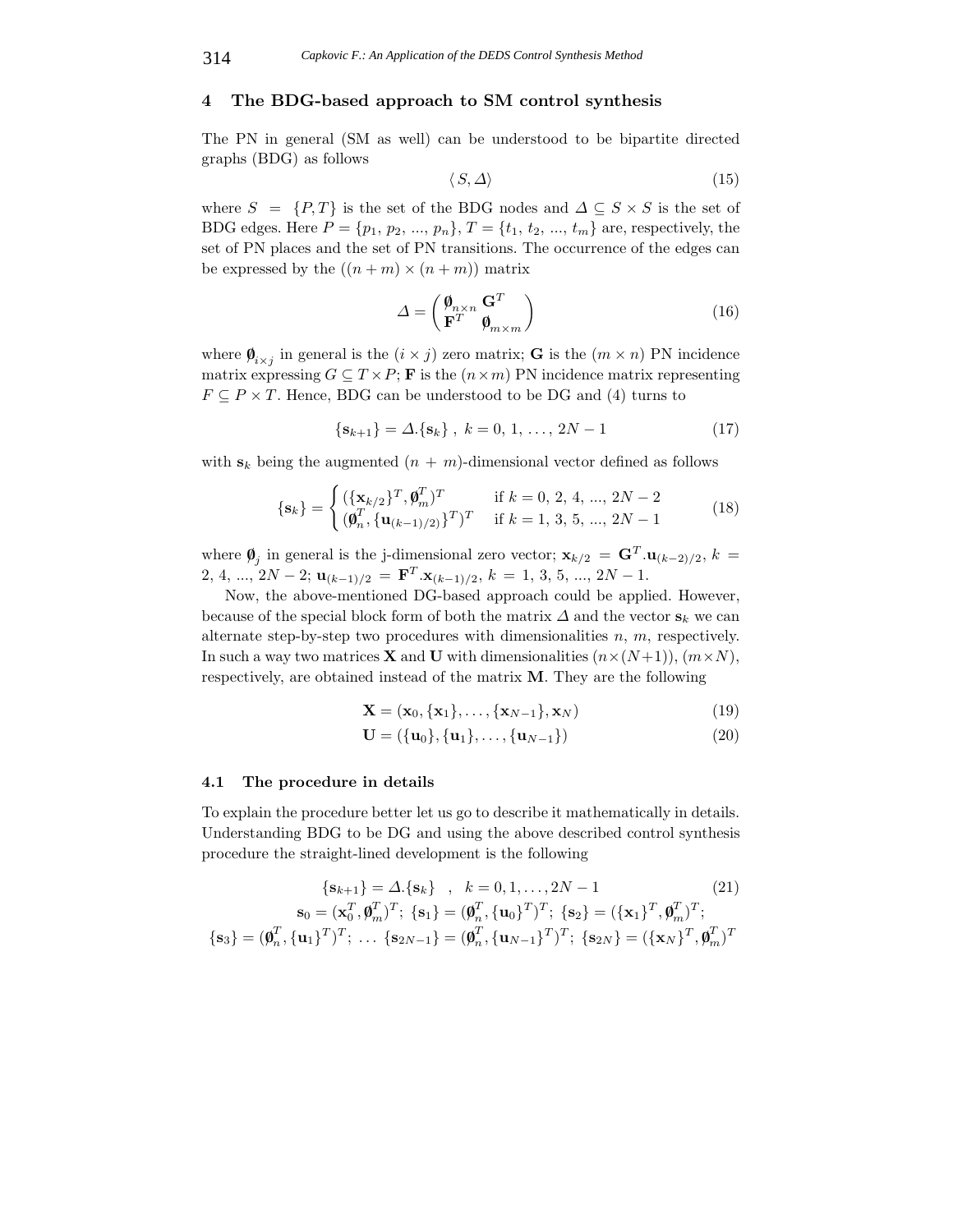where  $\boldsymbol{\phi}_i$  in general is the j-dimensional zero vector. The SLRT arising from the initial vector  $\mathbf{s}_0$  and directed towards the terminal state  $\mathbf{s}_{2N}$  can be recorded by the matrix

$$
\mathbf{M}_1 = (\mathbf{s}_0, \,^1\{\mathbf{s}_1\}, \dots, \,^1\{\mathbf{s}_{2N-1}\}, \,^1\{\mathbf{s}_{2N}\})
$$
\n(22)

The backtracking development is as follows

$$
\begin{aligned}\n\{\mathbf{s}_{2N-k-1}\} &= \Delta^T \cdot \{\mathbf{s}_{2N-k}\}, \ k = 0, 1, \dots, 2N-1 \tag{23} \\
\mathbf{s}_{2N} &= (\mathbf{x}_N^T, \pmb{\theta}_m^T)^T; \ \{\mathbf{s}_{2N-1}\} = (\pmb{\theta}_n^T, \{\mathbf{u}_{N-1}\}^T)^T; \ \{\mathbf{s}_{2N-2}\} = (\{\mathbf{x}_{N-1}\}^T, \pmb{\theta}_m^T)^T; \\
\{\mathbf{s}_{2N-3}\} &= (\pmb{\theta}_n^T, \{\mathbf{u}_{N-2}\}^T)^T; \ \dots \{\mathbf{s}_1\} = (\pmb{\theta}_n^T, \{\mathbf{u}_0\}^T)^T; \ \{\mathbf{s}_0\} = (\{\mathbf{x}_0\}^T, \pmb{\theta}_m^T)^T\n\end{aligned}
$$

The BTRT is recorded by

$$
\mathbf{M}_2 = \left({}^2\{\mathbf{s}_0\},{}^2\{\mathbf{s}_1\},\ldots,{}^2\{\mathbf{s}_{2N-1}\},\mathbf{s}_{2N}\right) \tag{24}
$$

After the intersection (13) we have

$$
\mathbf{M} = (\mathbf{s}_0, \{\mathbf{s}_1\}, \dots, \{\mathbf{s}_{2N-1}\}, \mathbf{s}_{2N})
$$
 (25)

where  ${\bf s}_i$  = min  $({}^1{\bf s}_i, {}^2{\bf s}_i)$ ,  $i = 0, 2N$  with  ${}^1{\bf s}_0$  =  ${\bf s}_0, {}^2{\bf s}_{2N}$  =  ${\bf s}_{2N}$ .

It is favourable that information about the state vectors is stored in the even columns of **M** while information about the control vectors is stored in its odd columns. In addition to this, the matrices **F** and **G** are directly the numerical constant PN incidence matrices expressing the relations  $P \times T$  and  $T \times P$ , respectively. On the other hand the dimensionality of the matrix  $\Delta$  is  $((n + m) \times (n + m))$ , while in the original method the dimensionality is only  $(n \times n)$ . Also the dimensionalities of  $M_1$ ,  $M_2$  and  $M$  are greater than those in the original method. However, because of the special block form of both the matrix  $\Delta$  and the vectors  $\mathbf{s}_k$ ,  $k = 0, 2N$  we can simultaneously use (alternate step-by-step) two procedures with dimensionalities  $n, m$ , respectively.

### **4.2 The decomposition of the procedure**

What is peculiar in the above procedure is the step-by-step alternation of enumerating both the state variables and the control ones. In the sense of the previous section the straight-lined procedure is the following

$$
{}^{1}\mathbf{X} = (\mathbf{x}_{0}, \boldsymbol{\emptyset}_{n \times N}); {}^{1}\{\mathbf{u}_{0}\} = \mathbf{F}^{T}.\mathbf{x}_{0}
$$
\n(26)

$$
{}^{1}\mathbf{U} = ({}^{1}\{\mathbf{u}_{0}\}, \pmb{\phi}_{m \times (N-1)}); \ {}^{1}\{\mathbf{x}_{1}\} = \mathbf{G}^{T} \cdot {}^{1}\{\mathbf{u}_{0}\}
$$
(27)

$$
{}^{1}\mathbf{X} = (\mathbf{x}_{0}, {}^{1}\{\mathbf{x}_{1}\}, \pmb{\varphi}_{n\times(N-1)}); {}^{1}\{\mathbf{u}_{1}\} = \mathbf{F}^{T} \cdot {}^{1}\mathbf{x}_{1}
$$
\n(28)

$$
{}^{1}\mathbf{U} = ({}^{1}\{\mathbf{u}_{0}\}, {}^{1}\{\mathbf{u}_{1}\}, \boldsymbol{\emptyset}_{m \times (N-2)}); \ {}^{1}\{\mathbf{x}_{2}\} = \mathbf{G}^{T} . {}^{1}\{\mathbf{u}_{1}\}
$$
(29)

$$
{}^{1}\mathbf{X} = (\mathbf{x}_{0}, {}^{1}\{\mathbf{x}_{1}\}, {}^{1}\{\mathbf{x}_{2}\}, \boldsymbol{\varnothing}_{n \times (N-2)}); \dots
$$
 (30)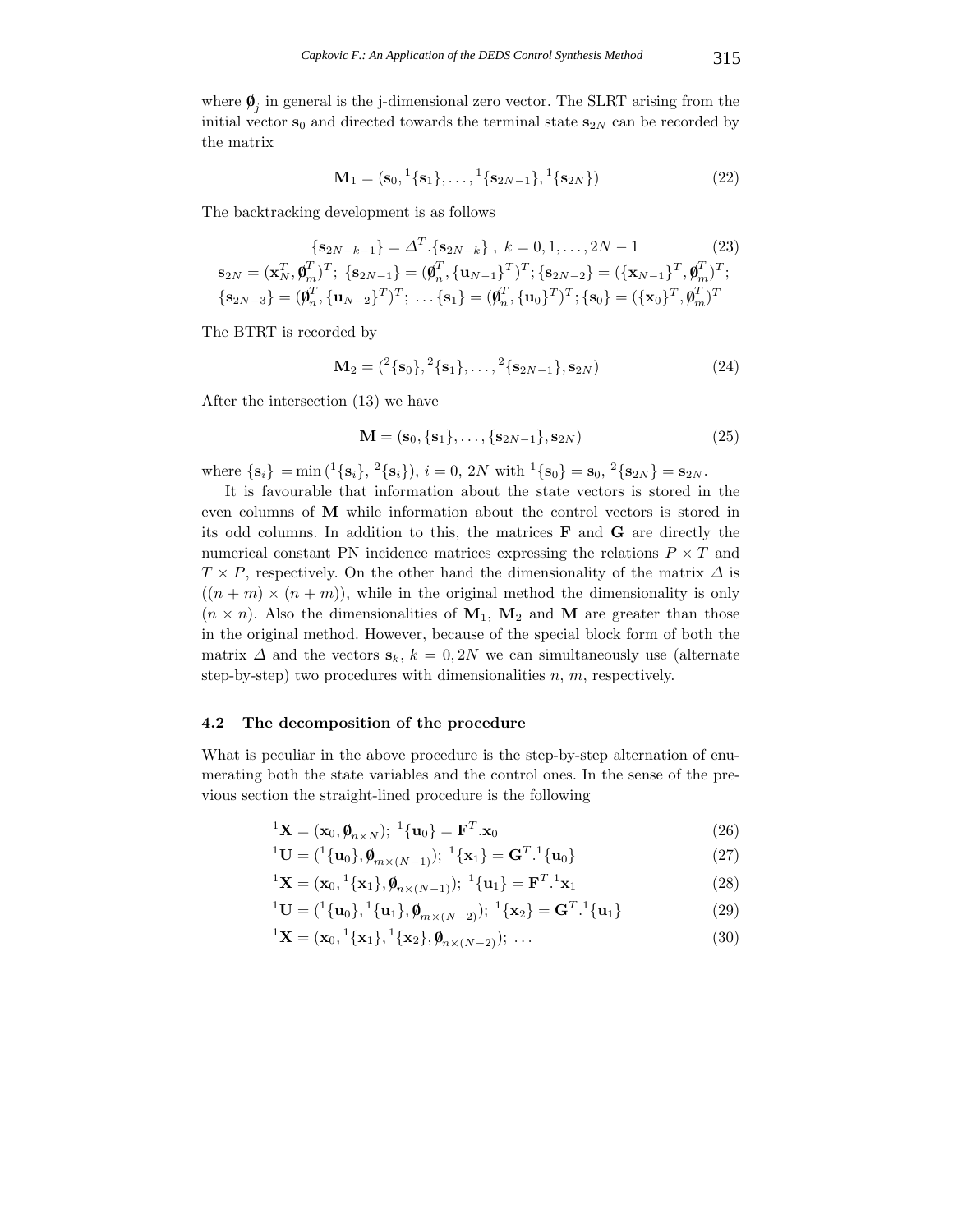$$
\dots \qquad \dots \qquad \dots \qquad {}^{1}\{u_{N-1}\} = \mathbf{F}^{T} \cdot {}^{1}\mathbf{x}_{N-1} \tag{31}
$$

$$
{}^{1}\mathbf{U} = ({}^{1}\{\mathbf{u}_{0}\}, {}^{1}\{\mathbf{u}_{1}\}, \dots, {}^{1}\{\mathbf{u}_{N-1}\}); {}^{1}\{\mathbf{x}_{N}\} = \mathbf{G}^{T} \cdot {}^{1}\{\mathbf{u}_{N-1}\}
$$
(32)

$$
{}^{1}\mathbf{X} = (\mathbf{x}_{0}, {}^{1}\{\mathbf{x}_{1}\}, {}^{1}\{\mathbf{x}_{2}\}, \dots, {}^{1}\{\mathbf{x}_{N}\})
$$
\n(33)

where <sup>1</sup>**U** is  $(m \times N)$  matrix and <sup>1</sup>**X** is  $(n \times (N + 1))$  matrix. The left upper index  $(1)$  points out performing the straight-lined procedure. The backtracking procedure run as follows

$$
{}^{2}\mathbf{X} = (\boldsymbol{\emptyset}_{n \times N}, \mathbf{x}_{N}); \; {}^{2}\{\mathbf{u}_{N-1}\} = \mathbf{G}.\mathbf{x}_{N}
$$
(34)

$$
{}^{2}\mathbf{U} = (\boldsymbol{\emptyset}_{m \times (N-1)}, {}^{2}\{\mathbf{u}_{N-1}\}); {}^{2}\{\mathbf{x}_{N-1}\} = \mathbf{F}.{}^{2}\{\mathbf{u}_{N-1}\}
$$
(35)

$$
{}^{2}\mathbf{X} = (\boldsymbol{\emptyset}_{n \times (N-1)}, {}^{2}\{\mathbf{x}_{N-1}\}, \mathbf{x}_{N}); {}^{2}\{\mathbf{u}_{N-2}\} = \mathbf{G} \cdot {}^{2}\{\mathbf{x}_{N-1}\}
$$
(36)

$$
{}^{2}\mathbf{U} = (\boldsymbol{\varnothing}_{m \times (N-1)}, {}^{2}\{\mathbf{u}_{N-2}\}, {}^{2}\{\mathbf{u}_{N-1}\}); {}^{2}\{\mathbf{x}_{N-2}\} = \mathbf{F} \cdot {}^{2}\{\mathbf{u}_{N-1}\}
$$
(37)  

$$
{}^{2}\mathbf{X} = (\boldsymbol{\varnothing}_{n \times (N-2)}, {}^{2}\{\mathbf{x}_{N-2}\}, {}^{2}\{\mathbf{x}_{N-1}\}, \mathbf{x}_{N}); \dots
$$

$$
\dots \qquad \dots \qquad \dots \qquad \dots \qquad {}^{2}\{u_{1}\} = G^{2}\{x_{2}\}
$$
 (38)

$$
{}^{2}\mathbf{U} = (\boldsymbol{\emptyset}_{n\times 1}, {}^{2}\{\mathbf{u}_{1}\}, \dots, {}^{2}\{\mathbf{u}_{N-1}\}); {}^{2}\{\mathbf{x}_{1}\} = \mathbf{F} \cdot {}^{2}\{\mathbf{u}_{1}\}
$$
(39)

$$
{}^{2}\mathbf{X} = (\boldsymbol{\varnothing}_{n\times 1}, {}^{2}\{\mathbf{x}_{1}\}, {}^{2}\{\mathbf{x}_{2}\}, \dots, \mathbf{x}_{N}); {}^{2}\{\mathbf{u}_{0}\} = \mathbf{G}.{}^{2}\{\mathbf{x}_{1}\}
$$
(40)  

$$
{}^{2}\mathbf{X} = (\boldsymbol{\varnothing}_{n\times 1}, {}^{2}\{\mathbf{x}_{1}\}, {}^{2}\{\mathbf{x}_{2}\}, \dots, \mathbf{x}_{N}); {}^{2}\{\mathbf{u}_{0}\} = \mathbf{G}.{}^{2}\{\mathbf{x}_{1}\}
$$
(40)

$$
{}^{2}U = ({}^{2}\{u_{0}\}, {}^{2}\{u_{1}\}, \dots, {}^{2}\{u_{N-1}\}); {}^{2}\{x_{0}\} = F. {}^{2}\{x_{0}\}
$$
(41)

$$
{}^{2}\mathbf{X} = ({}^{2}\{\mathbf{x}_{0}\}, {}^{2}\{\mathbf{x}_{1}\}, {}^{2}\{\mathbf{x}_{2}\}, \dots, \mathbf{x}_{N})
$$
\n(42)

where <sup>2</sup>**U** is  $(m \times N)$  matrix and <sup>2</sup>**X** is  $(n \times (N + 1))$  matrix. The left upper index  $2(.)$  points out performing the backtracking procedure.

The final phase of the control problem solving consists in the special intersection described above. In such a way we have both the system state trajectories and corresponding control strategies

$$
\mathbf{X} = {}^{1}\mathbf{X} \cap {}^{2}\mathbf{X} \tag{43}
$$

$$
\mathbf{X} = (\mathbf{x}_0, \{\mathbf{x}_1\}, \dots, \{\mathbf{x}_{N-1}\}, \mathbf{x}_N)
$$
(44)

$$
\mathbf{U} = {}^{1}\mathbf{U} \cap {}^{2}\mathbf{U} \tag{45}
$$

$$
\mathbf{U} = (\{\mathbf{u}_0\}, \{\mathbf{u}_1\}, \dots, \{\mathbf{u}_{N-1}\})
$$
(46)

# **5 The implementation of the proposed approach**

The procedure of the implementation of the above method to the PN is the following: 1) setting a given initial state vector  $\mathbf{x}_0$  of the PN places to be the root node of the RT; 2) computing the *quasi-functional* adjacency matrix **A** of the RT developed from the root node as well as the PN state space. The state space consists of  $\mathbf{x}_0$  and all of the state vectors reachable from  $\mathbf{x}_0$ . These feasible state vectors are stored as the columns of  $\mathbf{X}_{reach}$ . 3) understanding the RT to be the special DG described above; 4) creating RG in two steps: (i) mutual connecting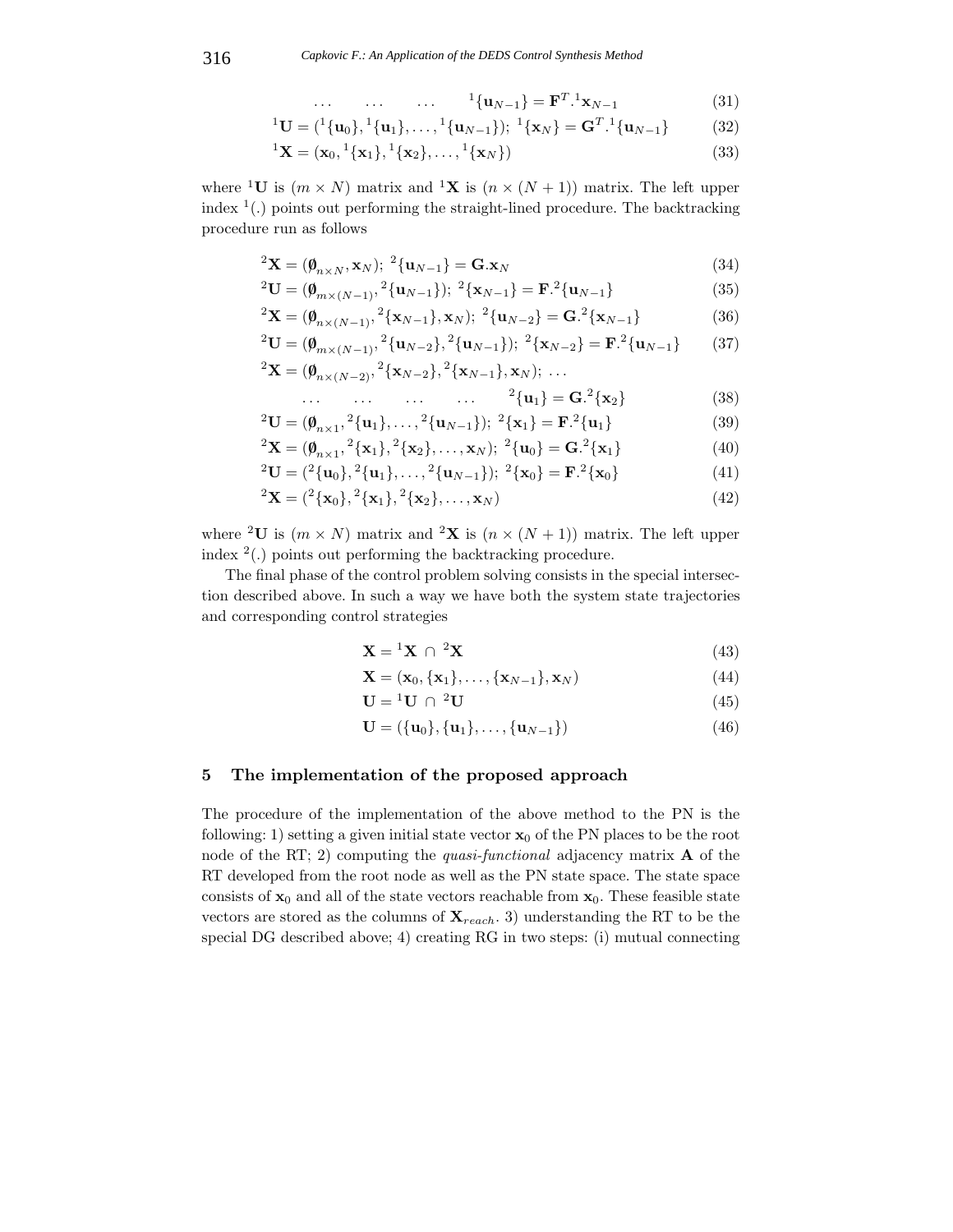the RT leaves (terminal nodes) occurring repeatedly (i.e. having the same name) into one node; (ii) connecting the obtained node with the nonterminal RT node with the same name; 5) understanding the RG to be  $SM$ ; 6) utilizing one of the methods mentioned above, i.e. the DG-based method or the BDG-based one. However, the latter one was defined above only for SM. Therefore, it has to be modified in order to be applied to PN with general structure.

#### **5.1 The algorithm generating RT**

There exists the relatively simple algorithm for generating RT of PN with general structure. It is verbally described in [Peterson 1981] and formally expressed in details by many other authors. We need the parameters of RT - i.e. the functional adjacency matrix  $\mathbf{A}_k$  and the feasible reachable states. A simple computer realization of the algorithm in the form of the MATLAB procedure was developed respecting [CzechResearchGroup]. Although it does not give  $A_k$  directly, it fully satisfies our needs. The inputs of the procedure are  $\mathbf{F}$ ,  $\mathbf{G}$ ,  $\mathbf{x}_0$ . The procedure yields on its output the  $(n_{RT} \times n_{RT})$ -dimensional matrix **A** and the  $(n \times n_{RT})$ -dimensional matrix  $\mathbf{X}_{reach}$ .  $\mathbf{A} = \{a_{i,j}\}_{n_{RT} \times n_{RT}}$  is the *quasi-functional* adjacency matrix. Its elements  $a_{i,j}$ ,  $i = 1, ..., n_{RT}$ ,  $j = 1, ..., n_{RT}$  are either equal to 0 (when the RT nodes  $i, j$  are not connected) or to a positive integer denoting the ordinal number of the transition through which the oriented arc passes from the RT node i to the RT node j. The integer  $n_{RT}$  denotes the number of feasible states (i.e.  $\mathbf{x}_0$  and all of the states reachable from  $\mathbf{x}_0$ ). The feasible states are given as the columns of the matrix  $\mathbf{X}_{reach}$ . It is necessary to say that the RT and its corresponding RG have the same matrix **A**. The procedure is the following:

```
Xreach=x0;
A=[0];
[n,m]=size(F);
B=GL-F;i=0;
while i<size(Xreach,2)
        i=i+1:
        for k=1:m
            x(k)=all(Xreach(:,i)) = F(:,k));end
        findx=find(x);for k=1:size(findx,2)
            bb = Xreach(:,i)+B(:,findx(k));matrix=[];
            for j=1:size(Xreach,2)
                 matrix=[matrix,bb];
            end
            v=all(matrix == Xreach);j=find(v);if any(v)
                A(i,j)= findx(k);
```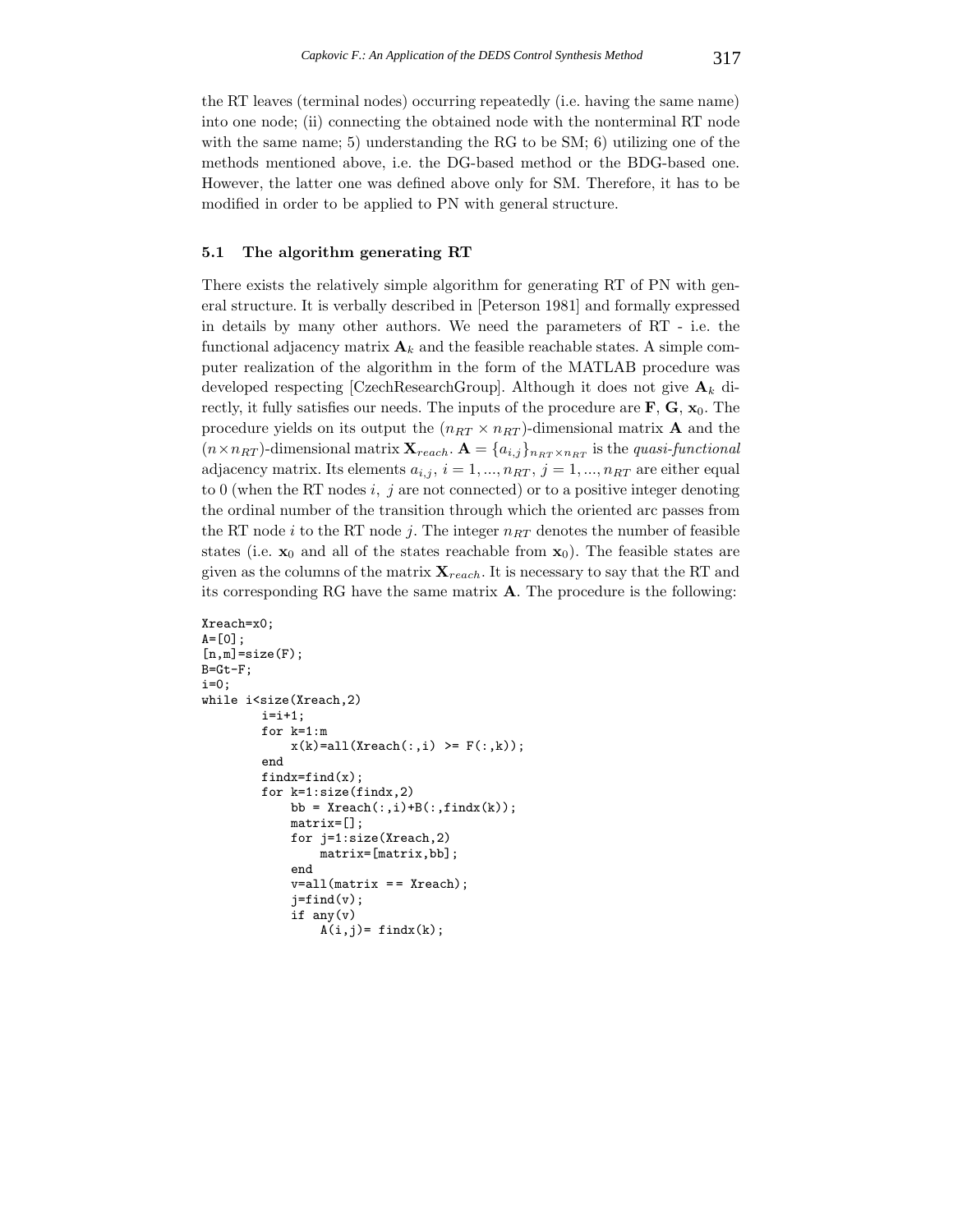```
else
                  Xreach=[Xreach,bb];
                  A(size(A,1)+1,size(A,2)+1)=0;
                  A(i, size(A, 2)) = findx(k);end
         end
Xreach;
A;
end
```
The following functions are used in the MATLAB procedure: *any(v)* returning 1 if any of the elements of the vector **v** are non-zero,  $all(v)$  returning 1 if all of the elements of the vector **v** are non-zero, and  $j = \frac{f\{ind(v)\}}{i}$  returning the indices of the vector **v** that are non-zero. In addition to this the function *size* is utilized. When their operand is a matrix **M** with the dimensinality  $(n \times m)$  the command  $d = size(M)$  returns the two-element row vector  $\mathbf{d} = (n, m)$  containing the number of rows and columns of the matrix **M**. When the second operand the scalar  $dim$  - is added, then the command  $x = size(M, dim)$  returns the length *x* of the dimension specified by the scalar *dim*. When *dim = 1* it returns the number of rows  $(x = n)$ , when  $dim = 2$  it returns the number of columns  $(x =$ *m*) of the matrix **M**.

### **5.2 The modification of the BDG-based approach**

In contrast to the DG-based approach which is suitable for PN with general structure the above described BDG-based approach is suitable only for SM. It handles matrices **F**, **G** as well as the PN transitions. However, after the trasformation PN with general structure to the DG-based model we have not such matrices. Therefore, after enumerating the *quasi-functional* adjacency matrix **A** we have to utilize this matrix for finding the matrices  $\mathbf{F}_{RG}$  and  $\mathbf{G}_{RG}$ . Because of the fact that the PN transitions indices can occur more then once among the elements of the *quasi-functional* matrix **A** some confusions could occur. To avoid these it is necessary to rename the original PN transitions in order to obtain fictive transitions that occure only once. The number of them is  $T_r$  representing the global number of the nonzero elements of **A**. The renaming is performed raw-by-raw so that the nonzero elements are replaced by integers - ordinal numbers starting from 1 and finishing at  $T_r$ . Thus, the auxiliary matrix  $A_{T_r}$  =  ${a_{T_r}(i,j)}_{n_{RT} \times n_{RT}}$  is obtained from **A**. The disassambling of the matrix  $A_{T_r}$ into the incidence matrices is given as follows. For  $i = 1, ..., n_{RT}, j = 1, ..., n_{RT}$  if  $a(i, j) \neq 0$  and  $a_{T_r}(i, j) \neq 0$  we set  $T_{rT_t}(a(i, j), a_{T_r}(i, j)) = 1$ ,  $F_{RG}(i, a_{T_r}(i, j)) =$ 1,  $G_{RG}(a_{T_r}(i,j), j) = 1$  else we set the elements of the matrices to be equal to 0. Here,  $\mathbf{T}_{rTt} = \{T_{rTt}(i,j)\}_{m \times T_r}$  is the transformation matrix between the original set of transitions and the fictive one. Hence,  $\mathbf{U} = \mathbf{T}_{rT_t} \cdot \mathbf{U}^*$  where the matrix  $\mathbf{U}^*$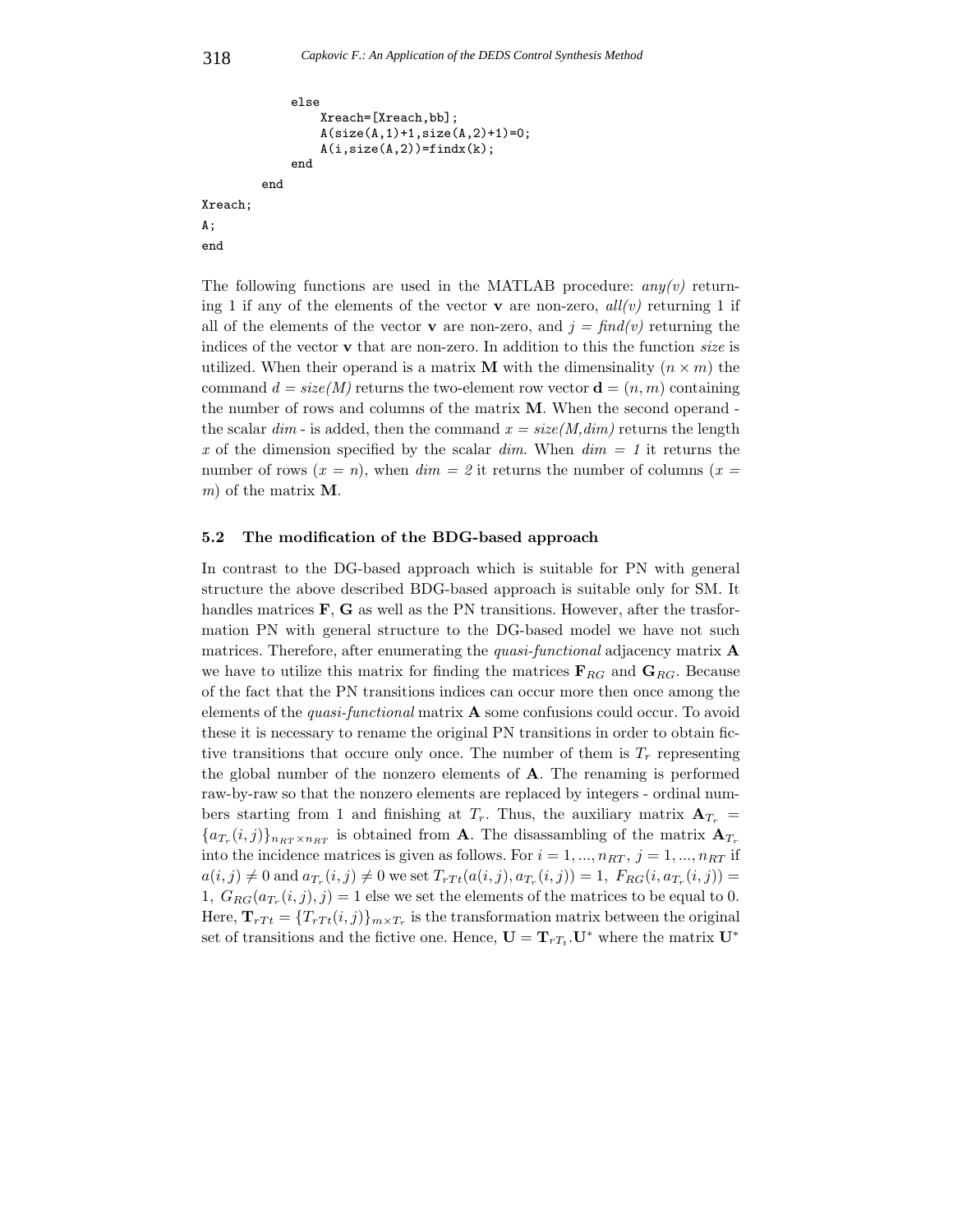yields the control strategies (20) or (46) computed by means of the set of the fictive transitions and  $\mathbf{F}_{RG}$  and  $\mathbf{G}_{RG}$ .

#### **5.3 The example 3**

Consider the DEDS of the software kind given in [Pastor et al.]. It is concerning the coding and it has the PN-based model with general structure (even with multiplicity of the oriented arcs). The PN-based model is presented in Fig. 7.a. We can see that  $n = 4$ ,  $m = 3$ ,  $\mathbf{x}_0 = (2, 0, 1, 0)^T$  and the structural matrices are the following

$$
\mathbf{F} = \begin{pmatrix} 2 & 0 & 0 \\ 0 & 1 & 0 \\ 0 & 0 & 1 \\ 0 & 2 & 0 \end{pmatrix}; \ \mathbf{G} = \begin{pmatrix} 0 & 1 & 1 & 0 \\ 1 & 0 & 0 & 0 \\ 1 & 0 & 0 & 2 \end{pmatrix}
$$

Utilizing the above MATLAB procedure we obtain parameters of the corresponding RT placed in Fig. 7.b. The RT structure is described by the *quasifunctional* adjacency matrix **A** while the space of the feasible states are expressed by the columns of the matrix  $\mathbf{X}_{reach}$ . They represent the feasible state vectors  $\mathbf{x}_0, \mathbf{x}_1, ..., \mathbf{x}_6.$ 

$$
\mathbf{A} = \begin{pmatrix} 0 & 1 & 3 & 0 & 0 & 0 & 0 \\ 0 & 0 & 0 & 3 & 0 & 0 & 0 \\ 0 & 0 & 0 & 1 & 0 & 0 & 0 \\ 2 & 0 & 0 & 0 & 3 & 0 & 0 \\ 0 & 0 & 2 & 0 & 0 & 1 & 0 \\ 0 & 0 & 0 & 2 & 0 & 0 & 3 \\ 0 & 0 & 0 & 0 & 2 & 0 & 0 \end{pmatrix}; \ \mathbf{X}_{reach} = \begin{pmatrix} 2 & 0 & 3 & 1 & 2 & 0 & 1 \\ 0 & 1 & 0 & 1 & 1 & 2 & 2 \\ 1 & 2 & 0 & 1 & 0 & 1 & 0 \\ 0 & 0 & 2 & 2 & 4 & 4 & 6 \end{pmatrix}
$$

Afterwards, the auxiliary matrix  $A_{T_r}$  is constructed by means of **A**. It is the *quasi-functional* adjacency matrix concerning the transitions of the fictive PN. Such a PN is a fictive SM corresponding to the original PN. Namely, the elements  $A_{T_r}$  represent the indices of the fictive transitions. Thus, the transformation matrix  $\mathbf{T}_{rTt}$  between both the transitions of the original PN and the transitions of the fictive SM can be enumerated by means of the matrices **A** and  $A_{T_r}$ (compare both of the matrices). Then, the matrices  $\mathbf{F}_{RG}$ ,  $\mathbf{G}_{RG}$  are computed by means of disassembling  $A_{T_r}$ . All of the matrices in question are as follows

$$
\mathbf{A}_{T_r} = \begin{pmatrix} 0 & 1 & 2 & 0 & 0 & 0 & 0 \\ 0 & 0 & 0 & 3 & 0 & 0 & 0 \\ 0 & 0 & 0 & 4 & 0 & 0 & 0 \\ 5 & 0 & 0 & 0 & 6 & 0 & 0 \\ 0 & 0 & 7 & 0 & 0 & 8 & 0 \\ 0 & 0 & 0 & 9 & 0 & 0 & 10 \\ 0 & 0 & 0 & 0 & 11 & 0 & 0 \end{pmatrix}; \ \mathbf{T}_{rTt} = \begin{pmatrix} 1 & 0 & 0 & 1 & 0 & 0 & 0 & 0 & 0 \\ 0 & 0 & 0 & 0 & 1 & 0 & 0 & 0 & 0 \\ 0 & 1 & 1 & 0 & 0 & 1 & 0 & 0 & 0 \\ 0 & 1 & 1 & 0 & 0 & 0 & 0 & 1 & 0 \end{pmatrix}
$$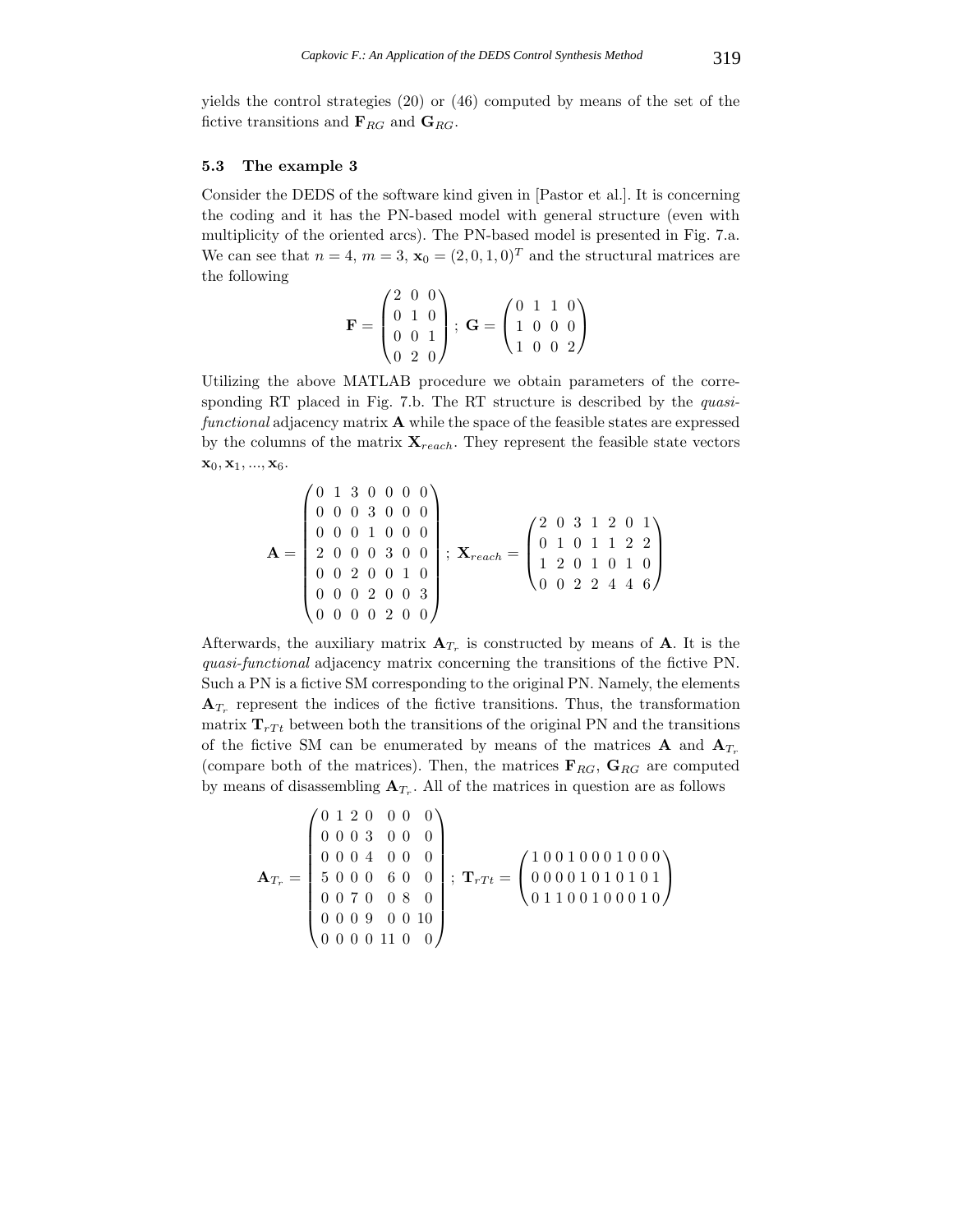

Figure 7: a) The PN-based representation of DEDS; b) The corresponding RT

**<sup>F</sup>**RG <sup>=</sup> ⎛ ⎜⎜⎜⎜⎜⎜⎜⎜⎜⎝ 11000000000 00100000000 00010000000 00001100000 00000011000 00000000110 00000000001 ⎞ ⎟⎟⎟⎟⎟⎟⎟⎟⎟⎠ ; **G**<sup>T</sup> RG <sup>=</sup> ⎛ ⎜⎜⎜⎜⎜⎜⎜⎜⎜⎝ 00001000000 10000000000 01000010000 00110000100 00000100010 00000001000 00000000001 ⎞ ⎟⎟⎟⎟⎟⎟⎟⎟⎟⎠

In case when  $\mathbf{x}_t = \mathbf{x}_6 = (1, 2, 0, 6)^T$  is chosen to be the terminal state the DG-based method of the DEDS control synthesis yields the solution (47) of the control synthesis problem - i.e. finding the state trajectories. Its graphical expression is on the left in Fig. 8. When the BDG-based method is used the solution of the control synthesis problem (as to finding the state trajectories) is the same like that in the DG-based method. The solution of the control synthesis problem as to the fictive control trajectories is given by (48). It was found on base of the renamed (fictive) transitions. The actual control trajectories are given after the backward process (i.e. after the return to the original set of transition) by (49) and they are graphically expressed on the right in Fig. 8.

$$
\mathbf{X}_1 = \begin{pmatrix} 1 & 0 & 0 & 2 & 0 & 0 \\ 0 & 1 & 0 & 0 & 2 & 0 \\ 0 & 1 & 0 & 0 & 4 & 0 \\ 0 & 0 & 2 & 0 & 0 & 8 \\ 0 & 0 & 0 & 2 & 0 & 0 \\ 0 & 0 & 0 & 0 & 2 & 0 \\ 0 & 0 & 0 & 0 & 0 & 2 \end{pmatrix}; \ \mathbf{X}_2 = \begin{pmatrix} 2 & 0 & 0 & 0 & 0 & 0 \\ 0 & 1 & 0 & 0 & 0 & 0 \\ 0 & 1 & 0 & 0 & 0 & 0 \\ 0 & 0 & 1 & 0 & 0 & 0 \\ 3 & 0 & 0 & 1 & 0 & 0 \\ 0 & 0 & 1 & 0 & 0 & 1 \end{pmatrix}; \ \mathbf{X} = \begin{pmatrix} 1 & 0 & 0 & 0 & 0 & 0 \\ 0 & 1 & 0 & 0 & 0 & 0 \\ 0 & 1 & 0 & 0 & 0 & 0 \\ 0 & 0 & 1 & 0 & 0 & 0 \\ 0 & 0 & 0 & 1 & 0 & 0 \\ 0 & 0 & 0 & 0 & 1 & 0 \\ 0 & 0 & 0 & 0 & 1 & 0 \end{pmatrix} \tag{47}
$$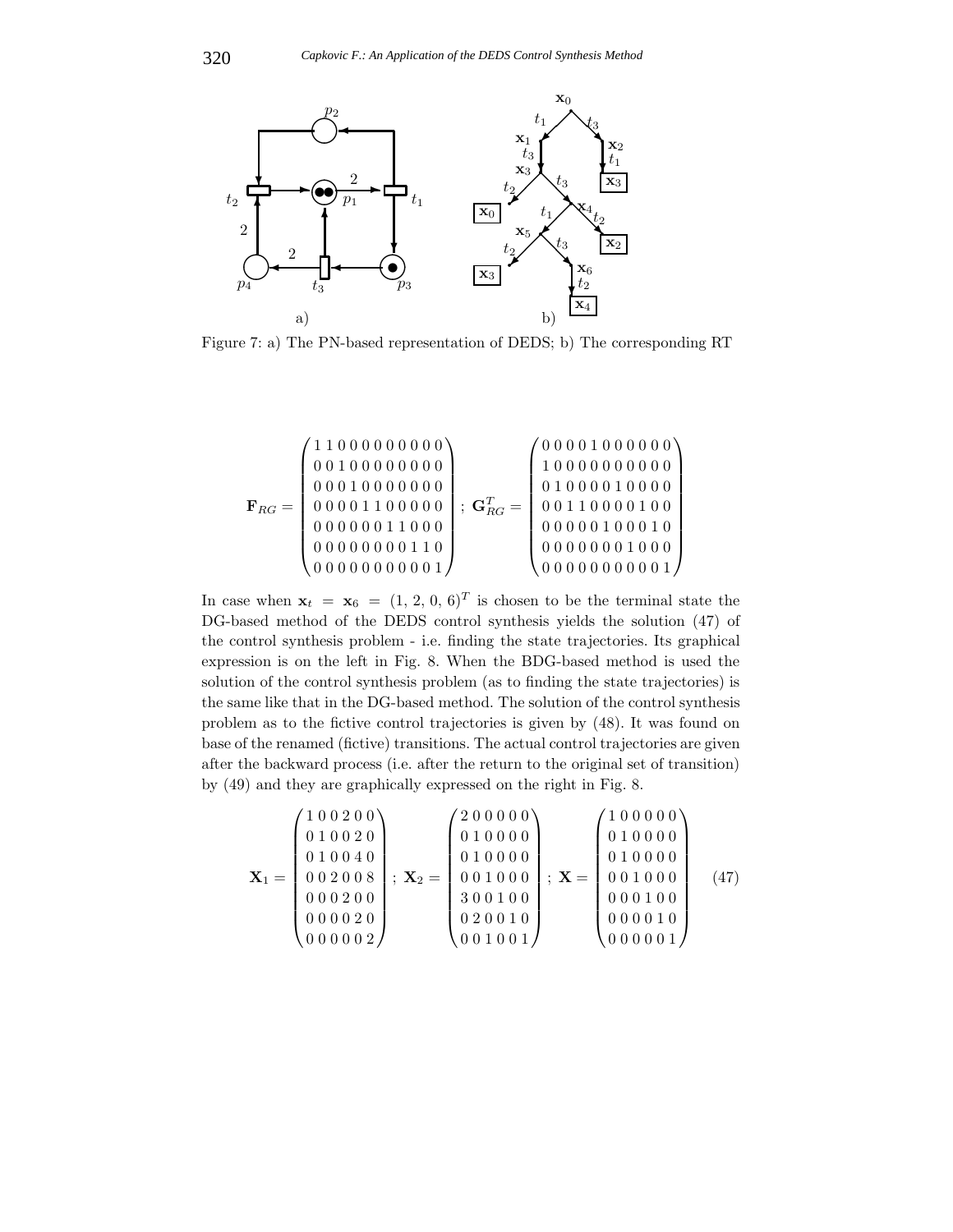

Figure 8: The solution of the state trajectories (on the left) and the control trajectories (on the right)

$$
\mathbf{U}_{1}^{*} = \begin{pmatrix} 1 & 0 & 0 & 2 & 0 \\ 1 & 0 & 0 & 2 & 0 \\ 0 & 1 & 0 & 0 & 2 \\ 0 & 0 & 0 & 2 & 0 \\ 0 & 0 & 2 & 0 & 0 \\ 0 & 0 & 0 & 2 & 0 \\ 0 & 0 & 0 & 2 & 0 \\ 0 & 0 & 0 & 0 & 2 \\ 0 & 0 & 0 & 0 & 2 \\ 0 & 0 & 0 & 0 & 2 \\ 0 & 0 & 0 & 0 & 2 \\ 0 & 0 & 0 & 0 & 2 \\ 0 & 0 & 0 & 0 & 0 \\ 0 & 0 & 0 & 0 & 0 \\ 0 & 0 & 0 & 0 & 0 \\ 0 & 0 & 0 & 0 & 0 \\ 0 & 0 & 0 & 0 & 0 \\ 0 & 0 & 0 & 0 & 0 \\ 0 & 0 & 0 & 0 & 0 \\ 0 & 0 & 0 & 0 & 0 \\ 0 & 0 & 0 & 0 & 0 \\ 0 & 0 & 0 & 0 & 0 \\ 0 & 0 & 0 & 0 & 0 \\ 0 & 0 & 0 & 0 & 0 \\ 0 & 0 & 0 & 0 & 0 \\ 0 & 0 & 0 & 0 & 0 \\ 0 & 0 & 0 & 0 & 0 \\ 0 & 0 & 0 & 0 & 0 \\ 0 & 0 & 0 & 0 & 0 \\ 0 & 0 & 0 & 0 & 0 \\ 0 & 0 & 0 & 0 & 0 \\ 0 & 0 & 0 & 0 & 0 \\ 0 & 0 & 0 & 0 & 0 \\ 0 & 0 & 0 & 0 & 0 \\ 0 & 0 & 0 & 0 & 0 \\ 0 & 0 & 0 & 0 & 0 \\ 0 & 0 & 0 & 0 & 0 \\ 0 & 0 & 0 & 0 & 0 \\ 0 & 0 & 0 & 0 & 0 \\ 0 & 0 & 0 & 0 & 0 \\ 0 & 0 & 0 & 0 & 0 \\ 0 & 0 & 0 & 0 & 0 \\ 0 & 0 & 0 & 0 & 0 \\ 0 & 0 & 0 & 0 & 0 \\ 0 & 0 & 0 & 0 & 0 \\ 0 & 0 & 0 & 0 & 0 \\ 0 & 0 & 0 & 0 & 0 \\ 0 & 0 & 0 & 0 & 0 \\ 0 & 0 & 0 & 0 & 0 \\ 0 & 0 &
$$

$$
\mathbf{U} = \mathbf{T}_{rTt}.\mathbf{U}^* = \begin{pmatrix} 1 & 1 & 0 & 1 & 0 \\ 0 & 0 & 0 & 0 & 0 \\ 1 & 1 & 1 & 0 & 1 \end{pmatrix}
$$
(49)

# **6 The control synthesis of DEDS with the infinite state space**

The PN-based models with general structure can conduce to the RT and RG with cycles. The number of their nodes has the tendency to be infinite. In such a case the above described procedure is not able to compute the matrices **A** and **<sup>X</sup>**reach. Therefore, the RT is replaced [Peterson 1981] by the so called coverability graph (CG). Here, the symbol  $\omega$  is introduced in order to express infinity elements of the state vectors creating the CG nodes. Namely, the RT with cycles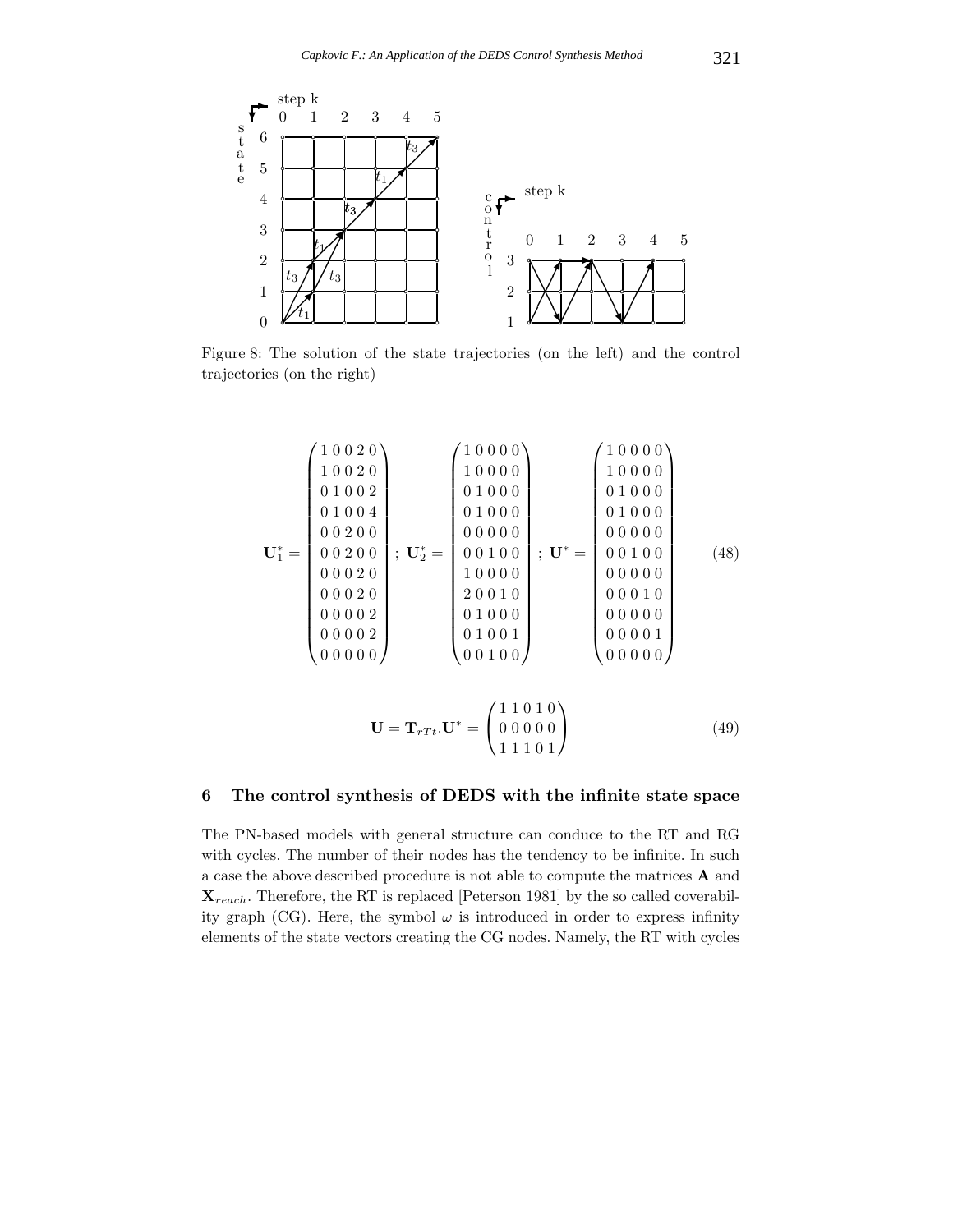is degenerated and it obstructs utilizing the above mentioned approach to the control synthesis, the corresponding RG has a specific shape, and the adjacency matrix cannot be expressed in the desirable unambiguous form. The situation can be illustrated by means of the following simple example. Very useful MAT-LAB program by Iordache for computing RG in general (i.e. including CG) is presented in [Iordache and Antsaklis].

#### **6.1 The example 4**

Consider the very simple example of the FMS, namely the robotic cell consisting of two conveyors  $C1$ ,  $C2$ , NC-machine tool M with buffer B (having the input section  $B1$  and the output section  $B2$ ), and the robot R. R picks up a part from  $C1$  and places it into B. After machining the part by  $M$  (i.e. after the completion of the final part) R takes the final part from the buffer and places it on  $C2$ . The interpretation of the places is as follows:  $p_1$  = waiting input parts,  $p_2$  = waiting output parts,  $p_3 = R$  is available,  $p_4 = M$  is available,  $p_5 =$  contents of B. Taking parts by R from C1 is modelled by the transition  $t_1$ , the placement of the finished parts by  $R$  on  $C2$  is modelled by  $t_3$ , and the machining the part by  $M$  is modelled by  $t_2$ . The PN-based model is given in Fig. 9.a. It is clear that in this example the FMS can be replaced by a software system too. In case when the infinite capacities of the PN places are used the corresponding RT and RG are given in Fig. 9.b and Fig. 9.c. The framed states in RT represent the repeating



Figure 9: a) The PN-based model of the flexible manufacturing system with the infinite state space; b) The corresponding RT; c) The corresponding RG

states. However, the cycles engender in the RG in this case. These cycles generate the states containing places with so called  $\omega$  elements,  $\omega = 0, 1, ..., \infty$ . In such a way the state space is going to be infinite. The PN model parameters, the initial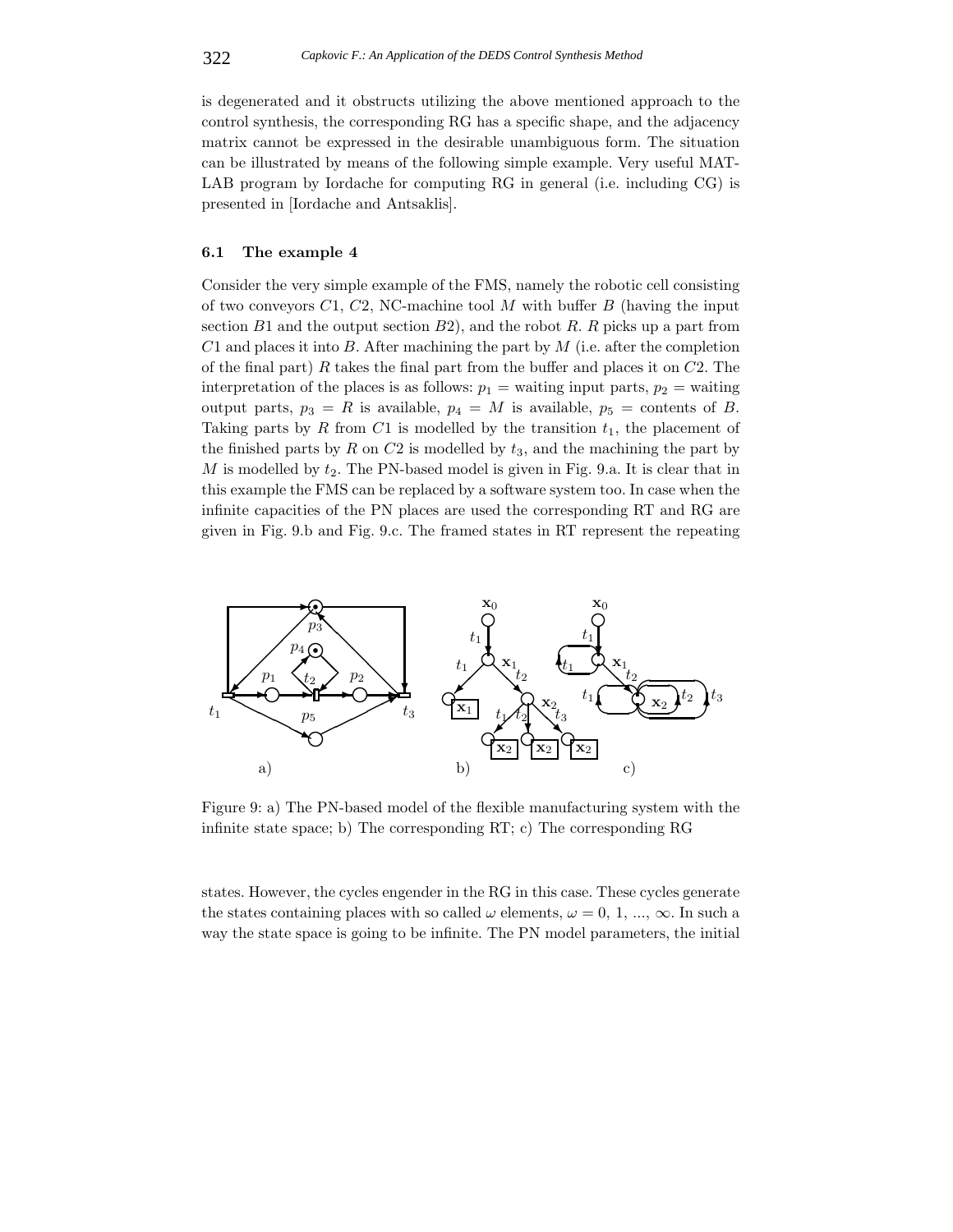state  $\mathbf{x}_0$  and the space of the reachable states  $\mathbf{X}_{reach}$  are the following

$$
\mathbf{F} = \begin{pmatrix} 0 & 1 & 0 \\ 0 & 0 & 1 \\ 1 & 0 & 1 \\ 0 & 1 & 0 \\ 0 & 0 & 1 \end{pmatrix}; \ \mathbf{G} = \begin{pmatrix} 1 & 0 & 1 & 0 & 1 \\ 0 & 1 & 0 & 1 & 0 \\ 0 & 0 & 1 & 0 & 0 \end{pmatrix}; \ \mathbf{x}_0 = \begin{pmatrix} 0 \\ 0 \\ 1 \\ 1 \\ 0 \end{pmatrix}; \ \mathbf{X}_{reach} = \begin{pmatrix} 0 & \omega & \omega \\ 0 & 0 & \omega \\ 1 & 1 & 1 \\ 1 & 1 & 1 \\ 0 & \omega & \omega \end{pmatrix}
$$

It is clear from Fig. 9 that the *quasi-functional* adjacency matrix **A** and the functional matrix  $\Delta_k$  of the DG-based model are as follows

$$
\mathbf{A} = \begin{pmatrix} 0 & 1 & 0 \\ 0 & 1 & 2 \\ 0 & 0 & (1, 2, 3) \end{pmatrix} ; \ \Delta_k = \begin{pmatrix} 0 & 0 & 0 \\ \gamma_{t_1} & \gamma_{t_1} & 0 \\ 0 & \gamma_{t_2} & (\gamma_{t_1}, \gamma_{t_2}, \gamma_{t_3}) \end{pmatrix}
$$

As we can see the elements  $a_{3,3}$  and  $\delta_{3,3}^{(k)}$  are ambiguous. In addition to this the numerical computing with the element  $\omega$  occuring among the elements of the reachable state vectors is also ambiguous. Consequently, we cannot utilize the above approach to the control synthesis in such a case. Therefore, it is necessary to use a modified approach.

### **6.2 The modified approach considering the capacities of PN places**

When the capacities of the PN places are infinite the corresponding RT and RG can be *degenerated* as it was presented in the previous example in Fig. 9. When the capacities are strongly prescribed as finite the situation is changed. Therefore, it is necessary to define the corresponding capacities of the PN places. The different capacities yield different RT and RG. Fortunately, the real technical devices usually have natural terminations. In general, there exist different kinds of restrictions. They depend on the kind of technological equipment and many times they are flexible. Consider e.g. the capacity of the buffer of the NC-machine tool in the Example 2 to be only 1, i.e.  $c_{p5} = 1$ . It means that either the input part or the finished one can be placed into the buffer only. In such a case the RG given in Fig. 10.a is obtained. The *quasi-functional* adjacency matrix and the space of the reachable states are the following

$$
\mathbf{A} = \begin{pmatrix} 0 & 1 & 0 \\ 0 & 0 & 2 \\ 3 & 0 & 0 \end{pmatrix} ; \ \mathbf{X}_{reach} = \begin{pmatrix} 0 & 1 & 0 \\ 0 & 0 & 1 \\ 1 & 1 & 1 \\ 1 & 1 & 1 \\ 0 & 1 & 1 \end{pmatrix}
$$

In this case there exists only one possible trajectory  $\{x_0, x_1, x_2\}$  which is simultaneously feasible. It can be realized by means of the sequence of enabled transitions  $\{t_1, t_2, t_3\}$ . However, when the different capacities  $c_{p_i} = 3$ ,  $i = 1, 2, 5$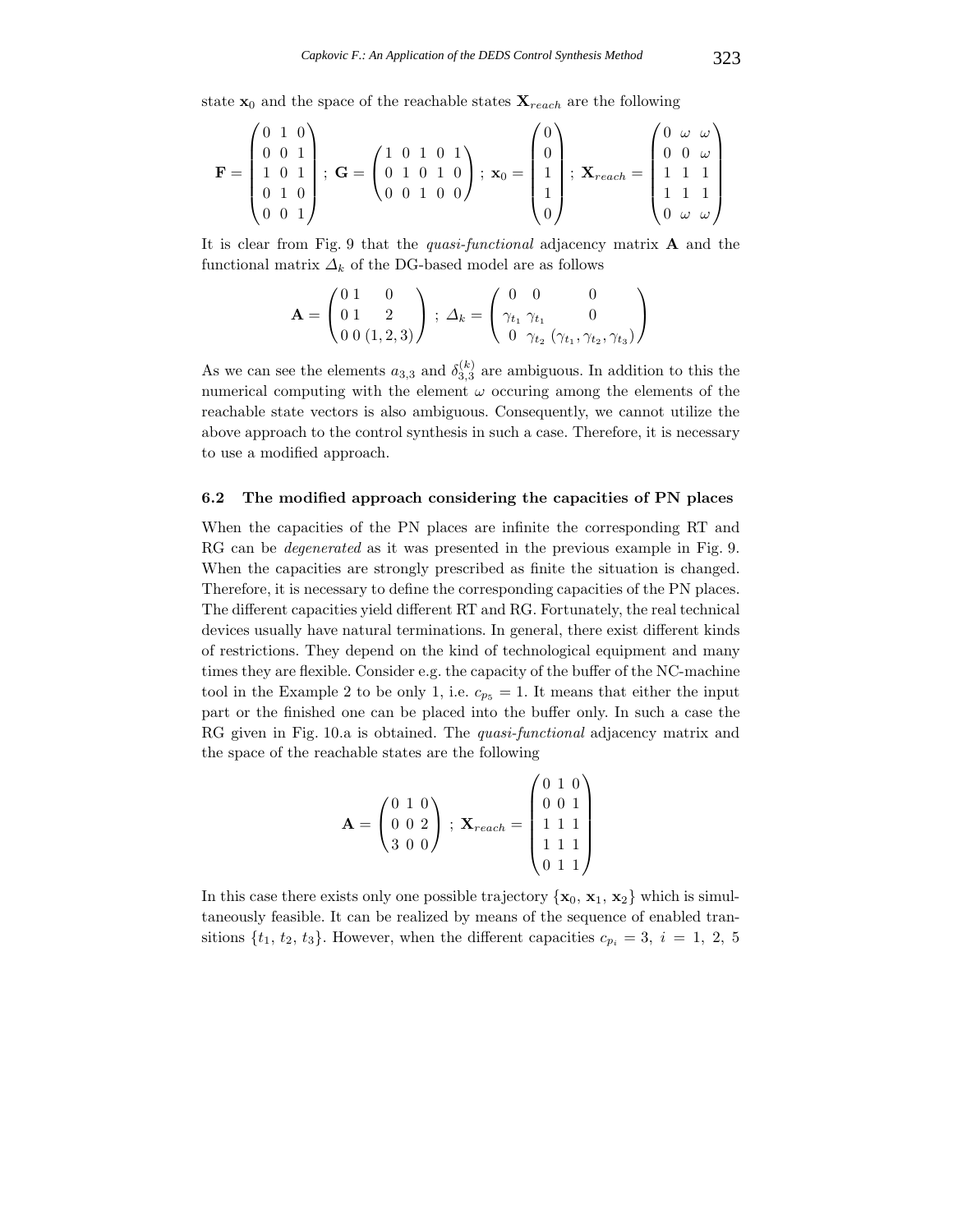

Figure 10: The corresponding RG of the inquired FMS. a) when the capacity  $c_{p5} = 1$ ; b) when the capacities  $c_{p_i} = 3, i = 1, ..., 5$ 

are used, the different RG is obtained. It is presented in Fig. 10.b. Here, the results **A**,  $\mathbf{X}_{reach}$ , and the **M** (where the trajectories transforming the system from  $\mathbf{x}_0 = (0, 0, 1, 1, 0)^T$  to the terminal state  $\mathbf{x}_9 = (0, 3, 1, 1, 3)^T$  are com-<br>prehended) are as follows while the graphical expression of the solution is given prehended) are as follows while the graphical expression of the solution is given in Fig. 11.

$$
\mathbf{A} = \begin{pmatrix}\n0 & 1 & 2 & 0 & 3 & 1 & 2 & 0 & 1 & 0 \\
0 & 0 & 0 & 1 & 0 & 1 & 1 & 2 & 2 & 3 \\
1 & 1 & 1 & 1 & 1 & 1 & 1 & 1 & 1 & 1 \\
0 & 1 & 2 & 1 & 3 & 2 & 3 & 2 & 3 & 3\n\end{pmatrix}
$$
\n
$$
\mathbf{A} = \begin{pmatrix}\n0 & 1 & 0 & 0 & 0 & 0 & 0 & 0 & 0 \\
0 & 0 & 1 & 2 & 0 & 0 & 0 & 0 & 0 \\
0 & 0 & 0 & 0 & 1 & 2 & 0 & 0 & 0 & 0 \\
0 & 0 & 0 & 0 & 1 & 0 & 0 & 0 & 0 \\
0 & 0 & 0 & 0 & 0 & 2 & 0 & 0 & 0 \\
0 & 3 & 0 & 0 & 0 & 0 & 1 & 2 & 0 \\
0 & 0 & 3 & 0 & 0 & 0 & 0 & 2 & 0 \\
0 & 0 & 0 & 0 & 0 & 0 & 1 & 0 & 0 \\
0 & 0 & 0 & 0 & 0 & 0 & 1 & 0 & 0 \\
0 & 0 & 0 & 0 & 0 & 0 & 1 & 0 & 0 \\
0 & 0 & 0 & 0 & 0 & 0 & 0 & 1 & 0 \\
0 & 0 & 0 & 0 & 0 & 0 & 0 & 0 & 1\n\end{pmatrix}; \ \mathbf{M} = \begin{pmatrix}\n1 & 0 & 0 & 0 & 0 & 0 & 0 \\
0 & 1 & 0 & 0 & 0 & 0 & 0 & 0 \\
0 & 0 & 1 & 0 & 0 & 0 & 0 & 0 \\
0 & 0 & 0 & 1 & 0 & 0 & 0 & 0 \\
0 & 0 & 0 & 0 & 1 & 0 & 0 & 0 \\
0 & 0 & 0 & 0 & 1 & 0 & 0 & 0 \\
0 & 0 & 0 & 0 & 1 & 0 & 0 & 0 \\
0 & 0 & 0 & 0 & 0 & 0 & 0 & 1\n\end{pmatrix}
$$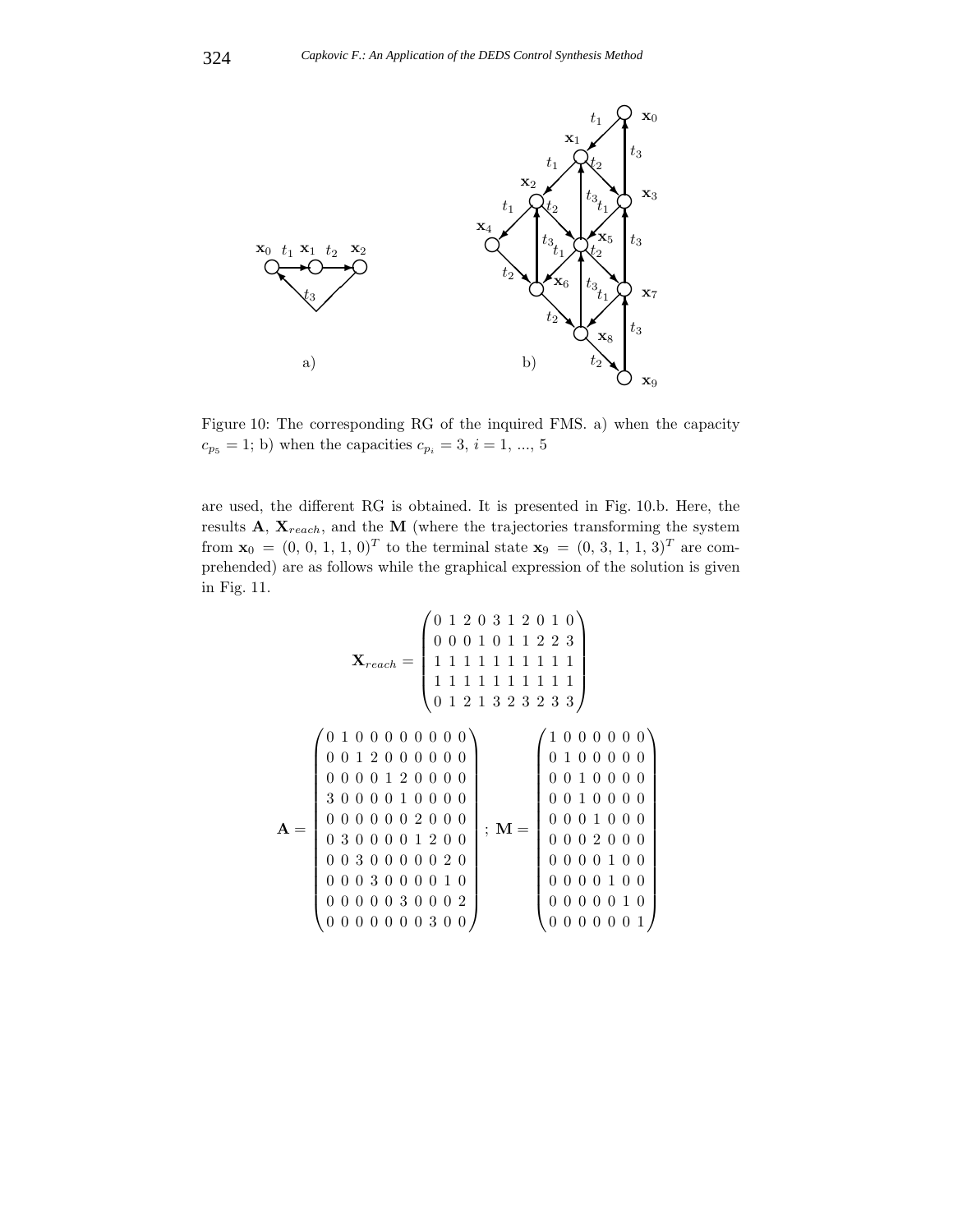

Figure 11: The resulting feasible trajectories from the initial state  $\mathbf{x}_0$  to the terminal state **x**<sub>9</sub> when the capacities  $c_{p_i} = 3, i = 1, ..., 5$ 

# **7 The graphical tool GraSim**

The graphical tool GraSim was developed in order to automate the control synthesis. By means of the mouse and icons the RG is drawn. After this the control synthesis can be done. Both the straight-lined system development and the backtracking one can be find autonomously for any finite number of steps (i.e. for any length of trajectories). However, the feasible trajectories (i.e. the intersection of the SLRT and BTRT) can also be found directly (without separate finding the autonomous developments). The default length is the shortest one. The tool yields (in the graphical form) all of the system feasible trajectories from a given initial state to a prescribed terminal one. It allows to analyze the trajectories one by one. It is very important. Namely, e.g. DEDS handled in the Example 4 has five feasible trajectories shown in Fig. 11. They are given by the following sequences of states {**x**<sup>0</sup>, **<sup>x</sup>**<sup>1</sup>, **<sup>x</sup>**<sup>2</sup>, **<sup>x</sup>**<sup>4</sup>, **<sup>x</sup>**<sup>6</sup>, **<sup>x</sup>**<sup>8</sup>, **<sup>x</sup>**9}, {**x**<sup>0</sup>, **<sup>x</sup>**<sup>1</sup>, **<sup>x</sup>**<sup>2</sup>, **<sup>x</sup>**<sup>5</sup>, **<sup>x</sup>**<sup>6</sup>, **<sup>x</sup>**<sup>8</sup>, **<sup>x</sup>**9}, {**x**<sup>0</sup>, **<sup>x</sup>**<sup>1</sup>,  $\mathbf{x}_2, \mathbf{x}_5, \mathbf{x}_7, \mathbf{x}_8, \mathbf{x}_9$ , { $\mathbf{x}_0, \mathbf{x}_1, \mathbf{x}_3, \mathbf{x}_5, \mathbf{x}_6, \mathbf{x}_8, \mathbf{x}_9$ }, { $\mathbf{x}_0, \mathbf{x}_1, \mathbf{x}_3, \mathbf{x}_5, \mathbf{x}_7, \mathbf{x}_8, \mathbf{x}_9$ }.

# **8 Conclusions**

The approach to the modelling and control synthesis of DEDS was presented in this paper. Its applicability to the special communication systems was demonstrated on several examples. The approach is suitable especially for DEDS described by PN with the finite state space. However, the possibility of partial dealing with the DEDS described by PN with infinite state space was pointed out too. In order to automate the control synthesis process the graphical tool GraSim was developed. Here it was characterized and concisely described.